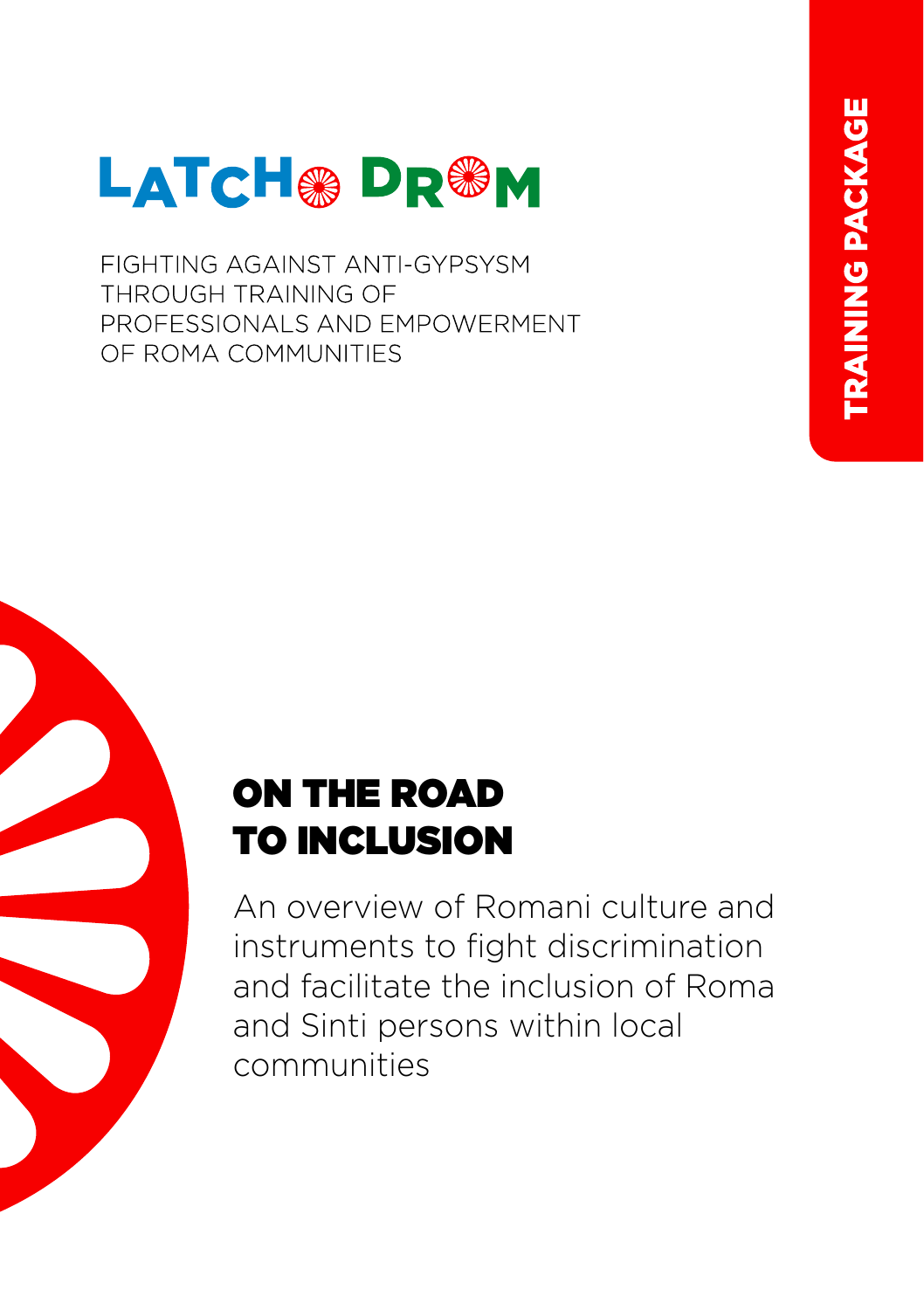This Training Package has been produced by the working group "Latcho Drom: Fighting against anti-gypsyism through training of professionals and empowerment of Roma communities" REC-AG-2018/REC-RDIS-DIS-AG-2018

#### It has been drafted by:

#### Elena Gattafoni

coordinator of the project

"Latcho Drom: Fighting against anti-gypsism through training of professionals and empowerment of Roma communities"

## Natascia Mazzon

national point person for the "Rom e Sinti" Sector of the Association Community Pope John XXIII

## Lucia Sandiano

coordinator of the project "Latcho Drom"

We acknowledge the contribution of the teaching staff which has been involved in training sessions for the project: Giorgio Bezzecchi, Rambo Bologna Halilovic, Francesca De Bellis, Giulia Di Rocco, Rasid Nikolic, Fredo Olivero, Daniele Romiti, Concetta Sarachella.

## For more information

progetti@apg23.org **|** romesinti@apg23.org **|** latchodrom@apg23.org

## Partner organizations



## Acknowledgements

The Latcho Drom project and this Training Package would never have been possible without the daily effort of many male and female practitioners, experts and educators supporting the Roma and Sinti communities in Italy. More specifically, we wish to thank the many Roma and Sinti persons involved, who have decided to talk about themselves as part of this project.



This project is funded by the Rights, Equality and Citizenship Programme of the European Union (2014-2020)

This report has been completed using funds from the Rights, Equality and Citizenship Programme (2014-2020) of the European Union. Its contents are solely an expression of the author's opinions. The European Commission shall not be held responsible for any use of the information contained therein.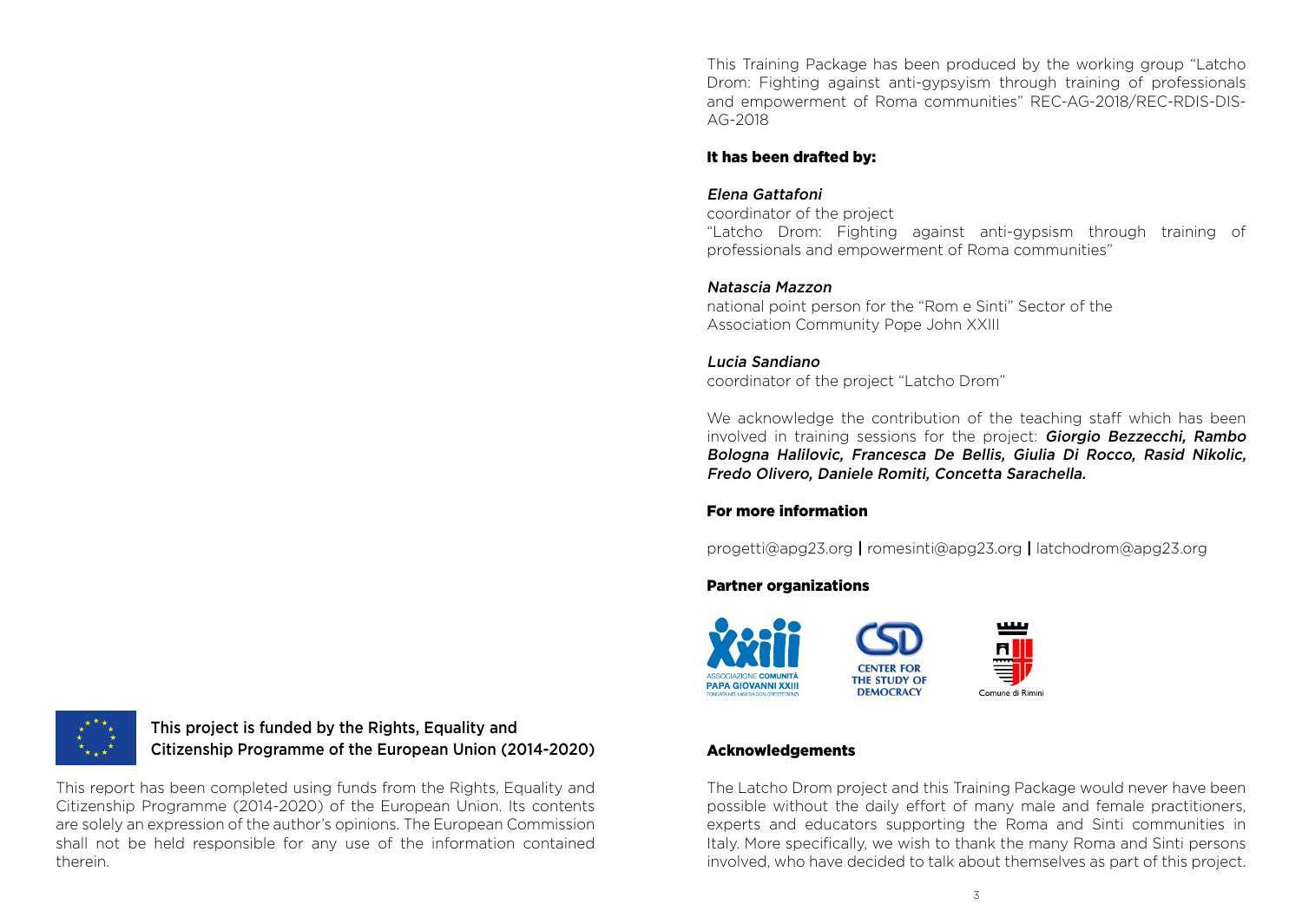## FOREWORD

This handbook "On the road to inclusion – An overview of Romani culture and instruments to fight discrimination and facilitate the inclusion of Roma and Sinti persons within local communities" has been developed as part of the project "Latcho Drom: Fighting against anti-gypsism through training of professionals and empowerment of Roma communities" funded through the programme Rights, Equality and Citizenship (2014-2020) of the European Union REC-AG-2018/REC-RDIS-DIS-AG-2018.

The project started in August 2019, it is coordinated by the Association Community Pope John XXIII, in partnership with the Municipality of Rimini and the Center for the Study of Democracy in Bulgaria.

The purpose of the "Latcho Drom" project is to reduce discriminations against Roma and Sinti communities, facilitating their full social inclusion through a pilot pathway for the Roma and Sinti communities themselves, practitioners in the sector, the general population and local government.

The construction of this pilot pathway has been based on a survey of literature and legislation at European, national and local level in three Italian areas: Rimini, Cuneo and Turin, as well as on field research conducted through focus groups with major stakeholders: representatives of the Roma and Sinti communities, teachers, social workers, police forces.

The pilot phase started in March 2020, at the same time as the Covid-19 emergency, and is expected to be completed by the end of March 2022. The pilot pathway has been implemented in the areas of Rimini, Cuneo and Turin through the following activities.

#### In favour of the Roma and Sinti communities:

#### Workshops with children and teenagers

Primary and secondary schools in the areas involved have been invited to take part in workshops to facilitate cultural exchange, disseminating knowledge and awareness about the culture, language and history of the Roma people.

#### Measures aimed at ensuring school support and the right to education

The project has ensured support through school and extracurricular activities for Roma/Sinti children and teenagers in primary and lower secondary schools, as well as support to their families to facilitate the involvement of parents in their children's education.

#### Employment and legal assistance

The NEET (Not in Education, Employment or Training) rate among the young Roma/Sinti population remains very high. This project has implemented approaches aimed at supporting the latter in their progress from school to the job market, by helping develop their skills and supporting employment opportunities. Legal assistance has been guaranteed for anyone who might find it difficult to access service and obtain regular stay permits.

#### In favour of practitioners in the sector:

#### Training courses

Two different levels of training have been provided: one for local government officials, such as social workers and municipal police forces, who might have to deal with cases involving anti-gypsyism, and the other intended for educators and teachers, to help them fight anti-gypsyism and stereotypes, encouraging full inclusion of Roma and Sinti persons within schools and educational settings.

This manual is intended as a Training Package aimed at professionals who are in contact with Roma and Sinti persons every day, most notably teachers and social workers; it is the result of training courses organised with the latter during the project.

Its objective is therefore to provide useful information and instruments for professionals, to make sure that they are able to promptly react to cases of discrimination against Roma and Sinti persons, facilitating their inclusion processes within local communities.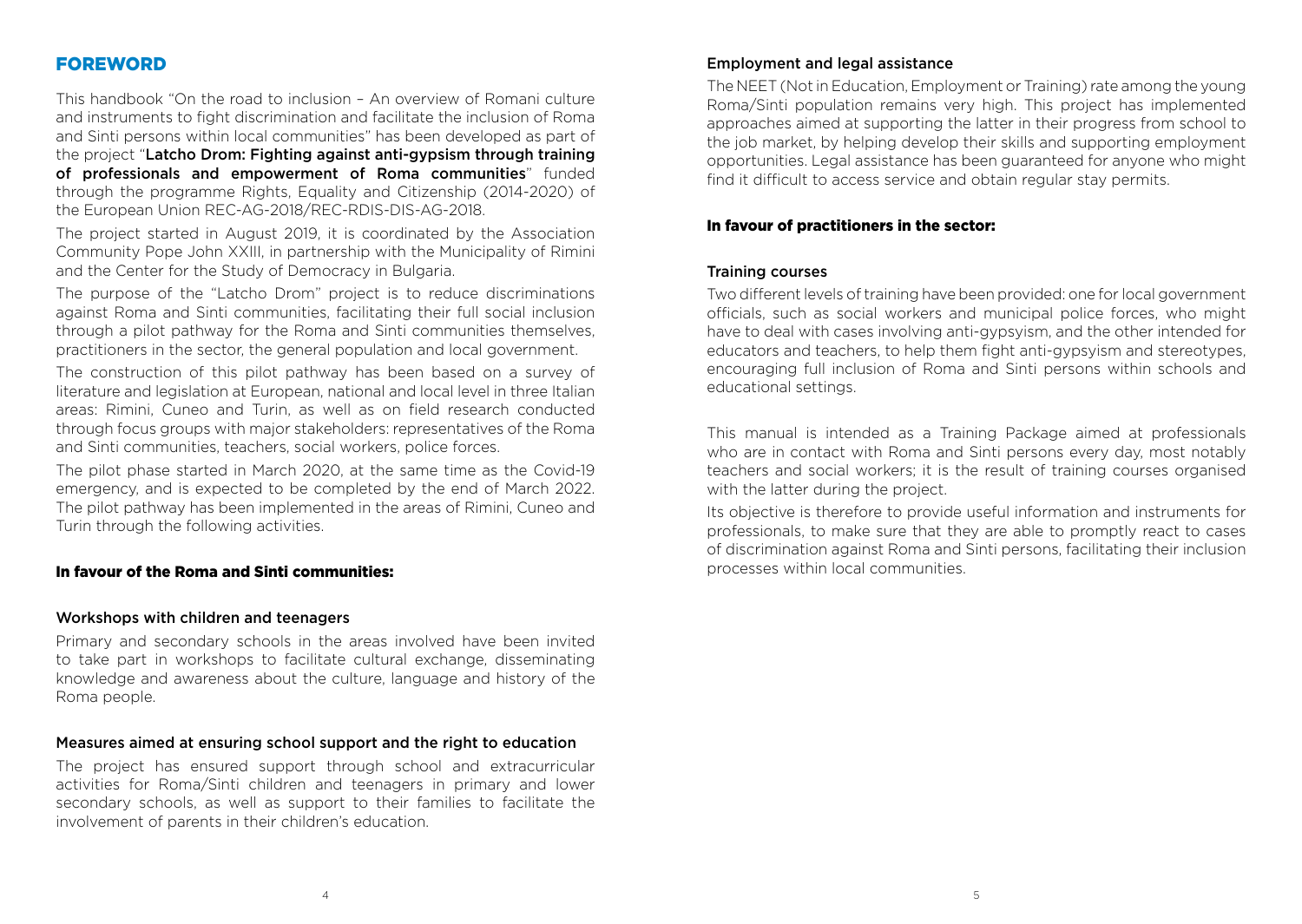## **CONTENTS**

|                                                                                         | <b>INTRODUCTION</b>                                                                                                                                                                                                                                                                                                                                                                                                                                                                                                                                                                                                                                                                                                                                                                                 | 7                                                                                      |
|-----------------------------------------------------------------------------------------|-----------------------------------------------------------------------------------------------------------------------------------------------------------------------------------------------------------------------------------------------------------------------------------------------------------------------------------------------------------------------------------------------------------------------------------------------------------------------------------------------------------------------------------------------------------------------------------------------------------------------------------------------------------------------------------------------------------------------------------------------------------------------------------------------------|----------------------------------------------------------------------------------------|
|                                                                                         | <b>ACRONYMS AND ABBREVIATIONS</b>                                                                                                                                                                                                                                                                                                                                                                                                                                                                                                                                                                                                                                                                                                                                                                   | 9                                                                                      |
| 1.1<br>1.2<br>1.2.1<br>1.2.2                                                            | <b>1. ABOUT THE ROMA</b><br>Who is a Roma person and who is not?<br>The five main communities in the Roma world<br>Historical distribution of Romani language peoples in Europe<br>Who are the Roma in Italy?<br>1.2.2.1 The Roma in Italy: failed recognition as ethnic minority                                                                                                                                                                                                                                                                                                                                                                                                                                                                                                                   | 10<br>10 <sup>°</sup><br>10 <sup>°</sup><br>11<br>$12 \overline{ }$<br>13              |
| 2.1<br>2.2<br>2.3                                                                       | 2. THE HISTORY OF THE ROMANI POPULATION<br>Origins and arrival in Europe<br>From the second half of the sixteenth century to World War II<br>Poraimos                                                                                                                                                                                                                                                                                                                                                                                                                                                                                                                                                                                                                                               | 15<br>15<br>19<br>20                                                                   |
| 3.1<br>3.1.1<br>3.1.2                                                                   | <b>3. THE ROMANI LANGUAGE</b><br>Historical overview<br>The original Romani language from India to Greek-Byzantine territories<br>Standardising or codifying the Romani language                                                                                                                                                                                                                                                                                                                                                                                                                                                                                                                                                                                                                    | 23<br>24<br>24<br>27                                                                   |
|                                                                                         | <b>4. ROMANI KRISS</b>                                                                                                                                                                                                                                                                                                                                                                                                                                                                                                                                                                                                                                                                                                                                                                              | 29                                                                                     |
|                                                                                         | 5. ANTI-GYPSYISM: ORIGIN AND DIFFUSION                                                                                                                                                                                                                                                                                                                                                                                                                                                                                                                                                                                                                                                                                                                                                              | 30                                                                                     |
| 6.1<br>6.1.1<br>6.1.2<br>6.1.3<br>6.2<br>6.2.1<br>6.3<br>6.3.1<br>6.3.2<br>6.4<br>6.4.1 | 6. 6. INSTRUMENTS TO FACILITATE SOCIO-ECONOMICAL INCLUSION OF<br>THE ROMA AND SINTI WITHIN LOCAL COMMUNITIES<br>Regularizing the position of those who are not nationals yet<br>Citizens of non-EU countries<br>Citizens of EU countries<br>Stateless persons<br>The non-discrimination principle<br>Victim protection in Italy<br>6.2.1.1 The National Office against Racial Discrimination (UNAR)<br>6.2.1.2 The Observatory for Safety against Discriminatory Actions (OSCAD)<br>Cross-cultural mediation<br>Who is a Cross-cultural Mediator<br>The Code of Ethics for social and cross-cultural mediation in France<br>school as a social instrument in mainstream society and in Roma and<br>Sinti communities<br>School attendance<br>6.4.2 Difficulties for a Roma student learning Italian | 33<br>33<br>33<br>36<br>39<br>40<br>41<br>42<br>43<br>44<br>45<br>46<br>47<br>49<br>51 |
|                                                                                         | <b>CONCLUSIONS</b>                                                                                                                                                                                                                                                                                                                                                                                                                                                                                                                                                                                                                                                                                                                                                                                  | 53                                                                                     |
|                                                                                         | <b>REFERENCES</b>                                                                                                                                                                                                                                                                                                                                                                                                                                                                                                                                                                                                                                                                                                                                                                                   | 54                                                                                     |

## INTRODUCTION

The European project "Latcho Drom: Fighting against anti-gypsyism through training of professionals and empowerment of Roma communities" originated from the work done by the Community Pope John XXIII (APJ23) in favour of Roma and Sinti communities in Italy.

The meeting of APJ23 with the Roma people dates back to 1989, when some operators from the association came into contact with Roma families in the areas of Faenza, Forlì and Rimini. Throughout the 1990s – from 1993 to 2001 – some APJ23 volunteers lived in the temporary settlement camp in Via Portogallo in Rimini, which has recently been dismantled.

Today APJ23 operates in favour of the Roma population in Italy, mainly in the Emilia-Romagna, Piedmont and Veneto regions, through several projects:

1. "Buon Vicinato" ["Friendly Neighbourhood"]: welcoming Roma families near its centres, using trailers or RVs for housing;

2. Welcoming of children, adults and families within its centres.

The services on offer for families and individuals include the following:

- material assistance (hospitality in the association's welcoming facilities, economic support, delivery of staple goods);
- legal assistance;
- search for housing;
- education and orientation to correct access to social and health service;s
- school support (finding texts and school materials, contribution to school fees, mediation and meetings between parents and teachers);

- accompaniment and support to parenting.

Based on this experience alongside Roma communities in Italy, APJ23 has chosen to implement the "Latcho Drom" project, with a view to an intervention which is systematic and targeted to professionals with whom it engages every day, to facilitate the socio-economic inclusion process of Roma and Sinti persons within local communities.

In this regard, specific training courses have been organised, mainly geared towards two groups:

- public administration officials (social workers, police forces);

- educators, teachers and school staff.

The courses lasted 15 hours and focused on various subjects. The first part was dedicated to aspects of Romani culture considered fundamental to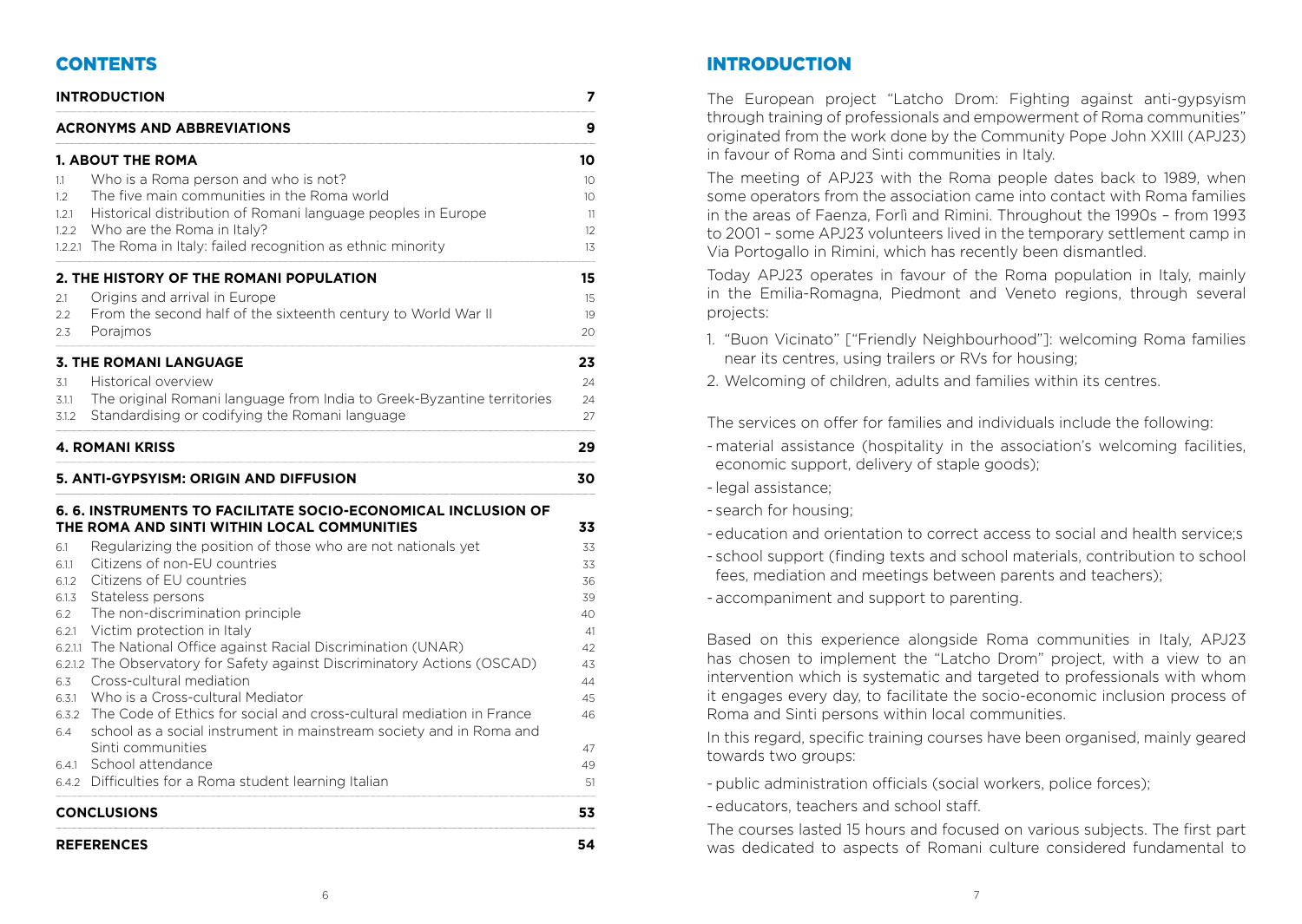make sure that the professionals are able to distinguish possible specificities of the Roma culture from something which may be the sign of a social distress issue. The second part, on the other hand, was dedicated to an in-depth analysis of some useful tools for professionals to fight instances of discrimination and marginalisation, facilitating – on the contrary – social inclusion processes.

The courses were taught by experts and professionals of Italian and Roma origin: five of the eight teachers are from various Roma communities. APJ23 chose this approach in order to give the Roma themselves the possibility to talk about their culture.

The handbook **"On the road to inclusion – An overview of Romani culture and instruments to fight discrimination and facilitate the inclusion of Roma and Sinti persons in local communities"** sums up the contents of the training courses implemented, with a view to providing knowledge and concrete instruments for professionals to operate on a daily basis with Roma and Sinti communities, in terms of access to services, school inclusion and gradual social inclusion within the areas where they live.

The handbook is divided into six sections. The first four chapters cover various aspects of Romanipen, that is to say the Roma identity and culture. Chapter five is dedicated to the concept of anti-gypsyism, while chapter six is intended to provide practical tools which can be used by professionals, more specifically related to laws and regulations, intercultural mediation, and insights about the school inclusion of Roma children.

## ACRONYMS AND ABBREVIATIONS

**APJ23** Association Community Pope John XXIII

## **UNAR**

National Office against Racial Discrimination

#### **ANCI**

National Association of Italian Cities

#### **ISTAT**

Italian National Statistical Institute

#### **ECRI**

European Commission against Racism and Intolerance

## **EU**

European Union

## **T.U.**

Consolidated Law with provisions concerning immigration and regulations about a foreign person's condition

#### **RSC**

Rom, Sinti and Caminanti

#### **OSCAD**

Observatory for Safety against Acts of Discrimination

## **L1**

First language or mother tongue

## **L2**

Second language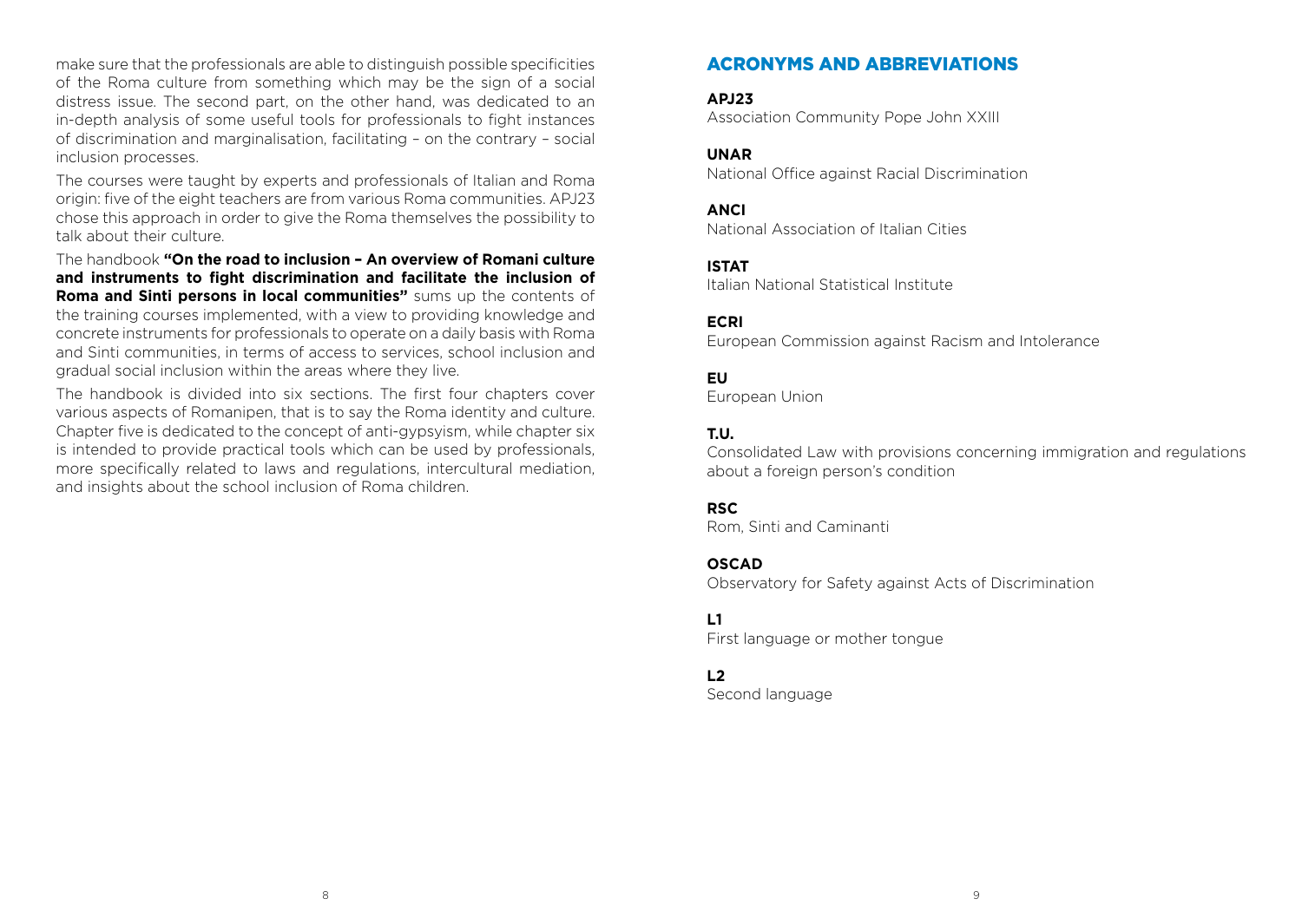## 1. ABOUT THE ROMA

There is no single Roma people. The Romani population consists of five main communities, which – in turn – are divided into hundreds of groups and subgroups. These different groups, located across all the continents, speak a dialectal variant of "romaní chib" or Romani language. Each group has its own tradition, its cultural specificity, its own religious belief, its own dialect, its own ethics based on a set of binding moral rules. Each community thus represents a distinct social, cultural, religious and language community, which should not be confused with or assimilated to any other.

Each group and subgroup also has an ethnonym, that is to say a name which defines it and reflects the individual cultural system of that specific group. This name constitutes the first demarcation line between their world and the world of others.

#### 1.1 Who is a Roma person and who is not?

Below is a list of the distinctive elements of members of the Roma population:

- all those who call themselves by that name;
- anyone who speaks Romanes (a language mainly of oral tradition which derives from Sanskrit, with a myriad dialects);
- anyone who feels represented by the same emblem, deriving from the Indian flag (blue background which represents the sky, green background which represents grass, the red chariot wheel also present in the Indian flag, referring to the idea of freedom and travel);

- anyone who feels represented by the national anthem "Gelem Gelem".

## 1.2

## The five main communities in the Roma world

There are no unified anthropological classification criteria: Romani communities are characterised based on their trades and activities, in the past or updated and restyled for present-day requirements, on the dialect used by the various families to communicate, on their regions of settlement or origin, on a patronym, or according to their religious belief. Talking about the Roma, one should always specify the group one is referring to: there are profound differences between one group and all others, although the latter are often confused and merged.

## Below is a list of the five main communities in the Roma world:

|  |                                                                                 |                 | Calè (or Kale):   | <b>Romanichals</b><br>or Romaniche: |
|--|---------------------------------------------------------------------------------|-----------------|-------------------|-------------------------------------|
|  | <b>Italian Sinti</b>                                                            |                 |                   | Roma who                            |
|  |                                                                                 | Roma who        | settled in Spain. | settled in                          |
|  |                                                                                 | settled in the  | Portugal, North   | Britain, North                      |
|  |                                                                                 | south of France | Africa and        | America.                            |
|  |                                                                                 |                 | South America     | Australia and                       |
|  |                                                                                 |                 |                   | South America                       |
|  | <b>Balkan Roma</b><br>(Slavs.<br>Romanian and<br>Bulgarian) and<br>Italian Roma |                 | <b>Manouches:</b> | Roma who                            |

#### 1.2.1 Historical distribution of Romani language peoples in Europe

The Roma account for the largest ethnic minority group in Europe. According to Council of Europe estimates, their number amounts to between 10 and 12 million, of which approximately six million are citizens or residents of the European country where they live.

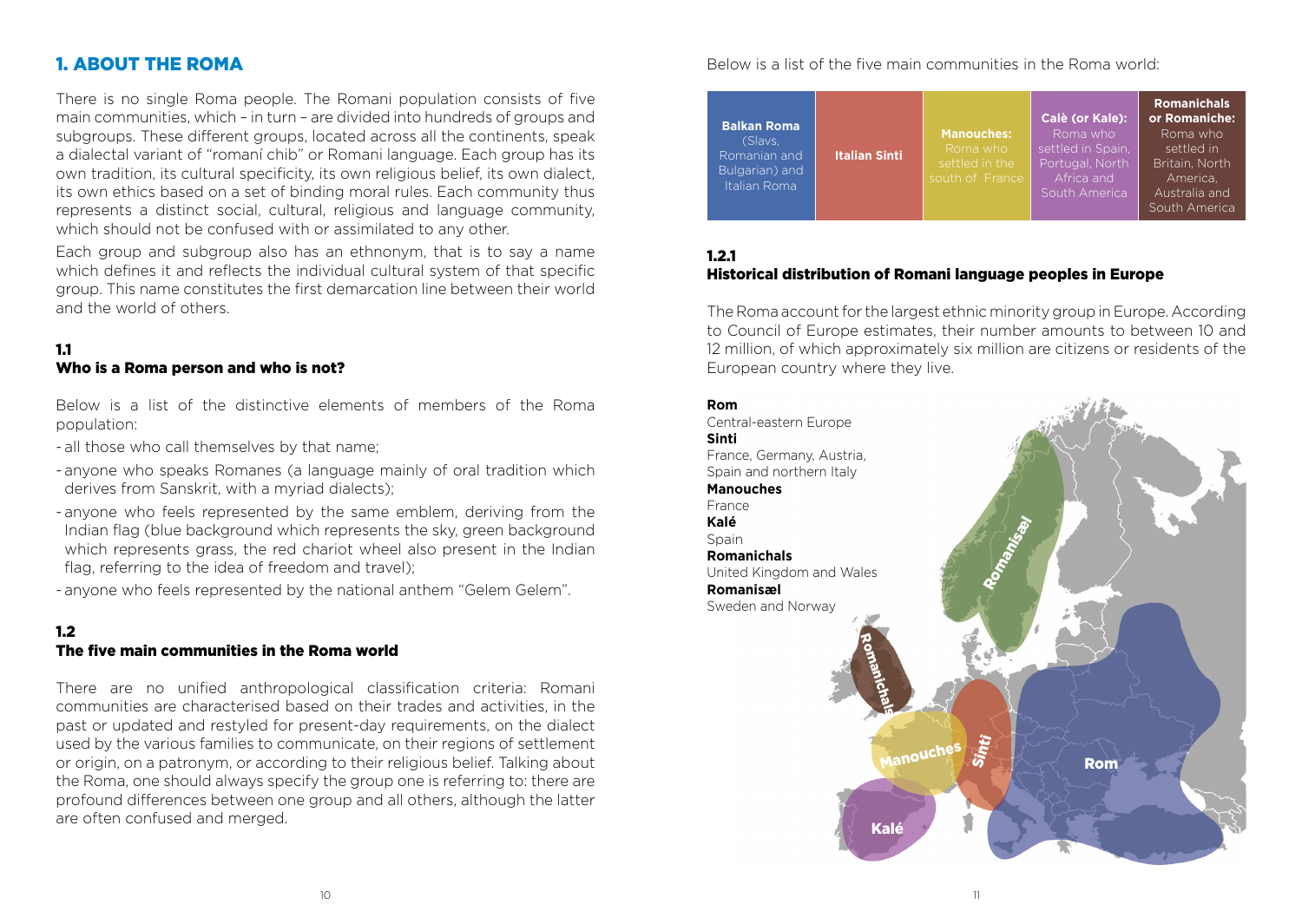#### 1.2.2 Who are the Roma in Italy?

There is limited information regarding the presence of Roma and Sinti in Italy; there are no definite figures regarding their number, which means that there are no reliable socio-demographical or economic statistics about the Roma and Sinti communities living in the country. The limited statistical data available have been collected by universities, research centres, local government and volunteer organisations; in most cases, however, they refer to specific regions, which means that they cannot be regarded as a comprehensive and representative picture of the living conditions of Roma and Sinti communities in Italy.

Following a request by UNAR, in 2013 and 2014 ANCI and ISTAT carried out a survey to calculate the number of Sinti people living in settlements, in municipalities with more than 15,000 people. The said survey concluded that the Roma and Sinti people living in camps are approximately 30,000. However, not all the Roma and Sinti in our country live in settlements.

Data from the annual report of the Association "21 Luglio", presented in October 2021, point to a drop in the number of Roma and Sinti living in formal and informal settlements, amounting to approximately 17,800, i.e. 0.03% of the Italian population. A total of 11,300 live in formal settlements, and 6,500 in an informal or micro-settlement. It has been estimated that, out of the total number of Roma and Sinti who live in an institutional camp, approximately 49% are Italian citizens, 41% are citizens of former Yugoslavia, 10% are Romanian citizens, and approximately 1,000 are persons at risk of being stateless. The number of persons living in Italian single-ethnicity settlements, between 2016 and 2021, has dropped by as many as 10,000 units, which is a decrease by 36.5% (by 37% in a formal settlement and 35% in an informal settlement).

Based on these figures, unconfirmed **estimates by the Council of Europe refer to a number of Roma persons amounting to approximately 180,000 units**; it is therefore fair to say that, currently, in our country **less than one Roma citizen out of ten can be identified as living in a "camp**".

The Roma and Sinti people living in Italy can be divided into six large groups:

1. Long-standing Roma settlers, most of them living in central-southern Italy, descendants of the nomads who reached Italy starting from the 14th century. Most of them are Italian citizens, and they belong to one of the very first groups to arrive in the country. Having been here for a long time, they are relatively better inserted within the mainframe social and economic context compared to other groups who migrated more recently. Depending on their settlement region, they are called Roma from Abruzzi, Calabria, etc.

- 2. Roma and Sinti people who until the end of the 1960s led a mainly nomadic life, matching their occupation: they operate carousels, small amusement parks and travelling shows, or work in small-scale retail. Also based on their settlement regions, they are referred to as Sinti from Piedmont, Lombardy, Gachaknè (German), Estrekaria (Austrian).
- 3. Roma people who migrated from Eastern Europe after World War One: their dialect is actually very strongly influenced by Slavic languages. Most of them tend to work mainly in steel, iron and copper processing or in trading; they are collectively referred to as Lovara, Churara and Kalderasa.
- 4. Slovenian, Harvati (Croatian) and Istrian Roma, who came to Italy during World War Two, most of them having been deported to concentration camps in Italy from their country of origin. Today, they work in a variety of trades, mainly self-employed, in retail or separate waste collection.
- 5. Roma who migrated from the Balkans starting from the 1960s: this group was sedentary, in their countries of origin, and only a very small part of it is still semi-nomadic, most of them showing a trend towards becoming sedentary. The Roma from Serbia are called Kaniara. The Lovara are people from Poland, while the Rudari are originally from Romania. The Khorakhanè are people from Bosnia, Montenegro and Kosovo.
- 6. Roma who migrated starting from the 1990s, who are still coming into the country. Most of them are Romanian Roma and Bulgarian Roma, the number of which is difficult to estimate.

## 1.2.2.1

## The Roma in Italy: failed recognition as ethnic minority

In Italian legislation, the general concept of minority is associated with linguistic specificity and is founded in Article 6 of the Constitution: "The Republic safeguards with appropriate rules all language minorities". Law no. 482 of 15 December 1999, including "Regulations for protecting linguistic-historical minorities", acknowledges and protects twelve language minorities: Albanian, Catalan, Germanic, Greek, Slovenian, Croatian, French, French-Provencal, Friulan, Ladin, Occitan and Sardinian (taking into account linguistic-historical criteria but, most importantly, the criterion of territoriality, in other words being located in a specific territory). Italian law thus protects all minorities which are considered to have "historically" contributed to the development of a territorially limited and identified area, becoming fully part of it, although keeping their identity, language and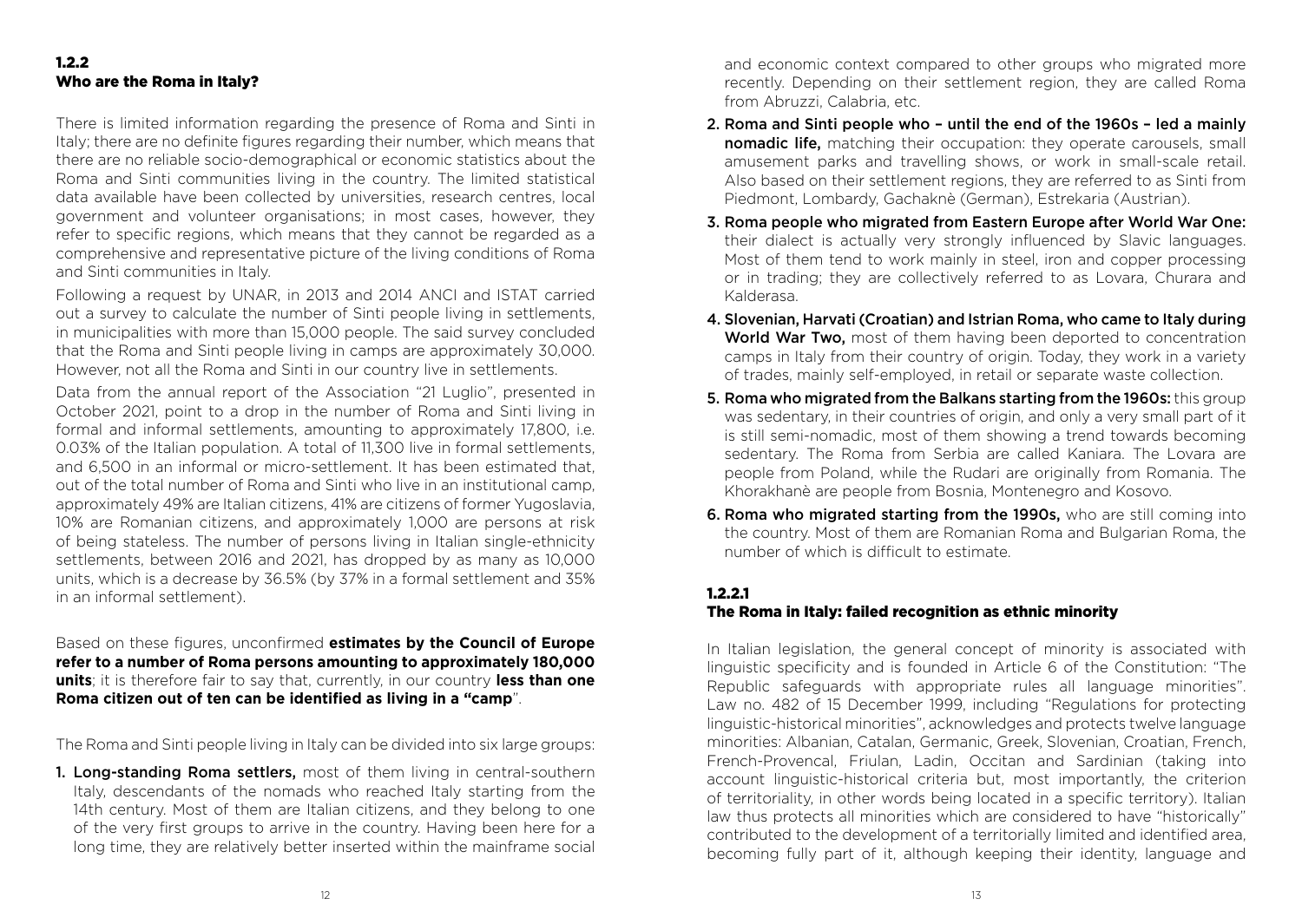#### traditions.

**The reasons for not considering the Roma and Sinti communities as recognised minorities have been officially attributed to the specificity of the communities themselves which, being considered nomadic and not sedentary, cannot be associated to a specific territory and, therefore, could not have been included among historical linguistic minorities.**

## 2. HISTORY OF THE ROMANI POPULATION

#### 2.1 **Origins and arrival in Europe**

It is difficult to reconstruct the history of the Roma and Sinti people precisely, because there are very few documents available. To shed light on this complex subject, about which little is known, an international group of researchers has decided to pick up again the tied-up thread of this people's history, following it from its origin, by analysing the genetic heritage of people from Roma groups, using a sample of more than 10,000 individuals.

The authors of the work reached the same conclusions, identifying the origin of these "mysterious people". It consists of about eleven/twelve million people, scattered across several countries, forming a mosaic of languages, traditions and social structures, which can all be traced back to a clear common matrix.

The results of this survey have been published in the journal "Current Biology", a few days from another study published by researchers from the Centre for Cellular and Molecular Biology at Hyderabad, in India, presented by PLOS ONE. Following the pathways traced by a specific haplogroup of the chromosome Y (markers used to explore the ancestral ascendance on the paternal side), the authors of the work have identified **the origin of Roma and Sinti people in Western India**, which they left more than **1,500 years ago**.

More specifically, the Roma were called **Dom** which means **"men"** (the Indo-European root of this word is \*gdhom, from which the Latin homo 'man' and humus 'earth' are derived). They spoke a language which today is known as Romani, whose original substratum is connected with the ancient Indo-Aryan language spoken by Indo-European invaders of India.

In 350-500, the Dom left India, presumably due to incursions from people known as White Huns or Hephthalites and moved to Persia. Memory of this event has been passed on in the myth of Bahram Gur (a Persian king who lived during the first half of the 5th century) and by Indian minstrels.

**Persia** was the second large aggregation hub of the Roma, who spent many centuries there.

The Persian poet Fidursi concluded the "Book of Kings" mentioning the arrival of ten thousand "luri", and this quotation is still relevant as first written testimony of the arrival of a nomadic population, mainly from India, renowned as extremely talented musicians.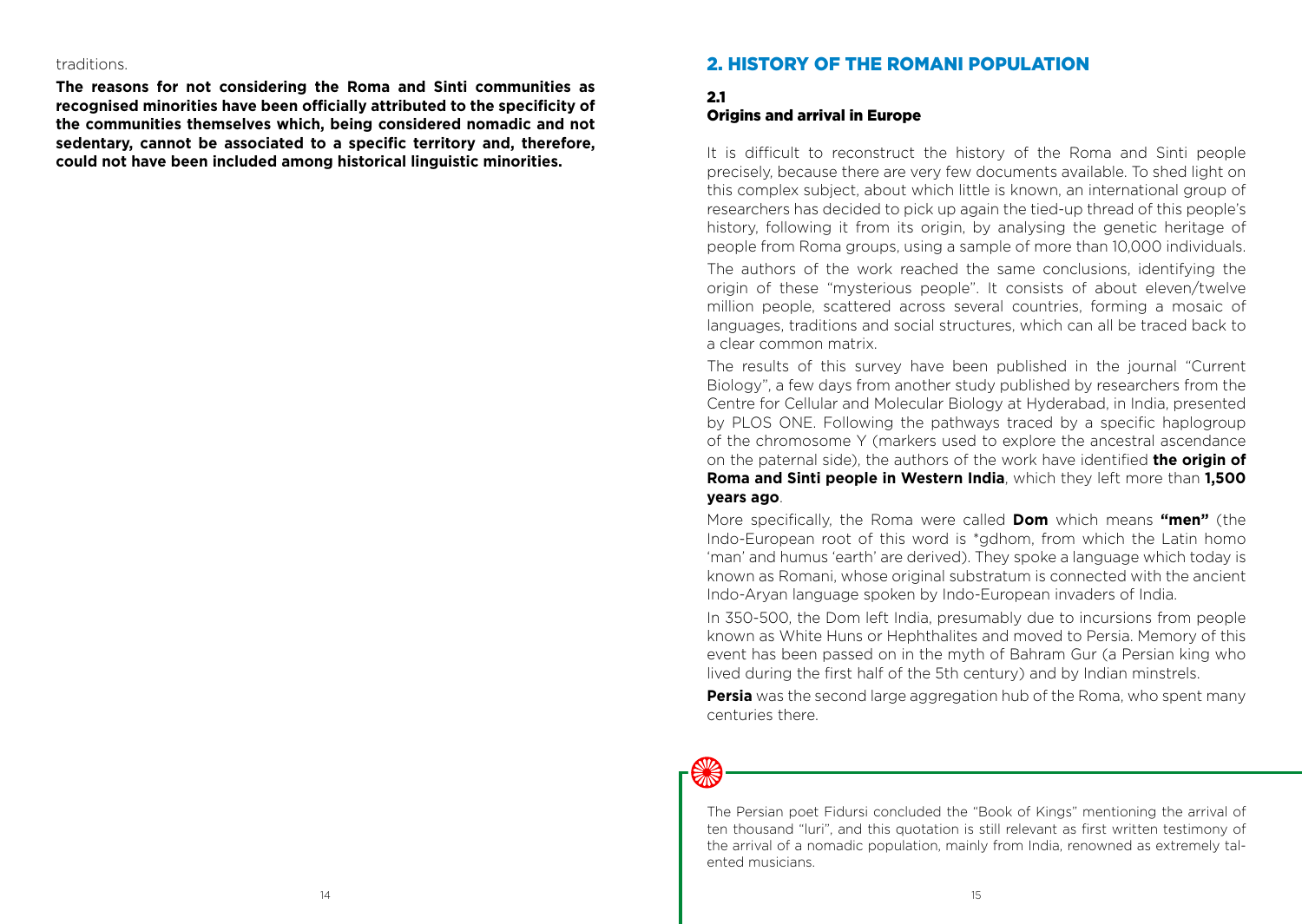Arabian chronicles talk about Zott or Jat populations which – in the early 8th century – were settled along the course of the Tigris river and on the coasts of the Persian Gulf. Some of them were buffalo farmers, others raiders of riverside areas.

Around the middle of the 10th century, the Roma migrated to **Armenia** and to the **southern Caucasus** region, at the same time as the conflict between Arabs and Byzantines was taking place.

Most of the group probably left Armenia during the Byzantine-Georgian wars (1000-1045) or, at the latest, around the middle of the century, driven by the advance of Selgiukid Turks in 1071.

In front of the Selgiukid Turks, the Roma entered the **Byzantine Empire**  and were first seen in Constantinople. From there, they started to travel through Thrace and the Chalkidiki peninsula to territories where Greek was spoken. Between the 12th and 15th century they spread **all over Greece**, in continental and insular regions, in areas divided between the emperor, the Venetians and the Crusaders: in Crete, Corfu, on the island of Euboea or Negroponte and in port towns of the Peloponnese, such as Modon, Coron and Nauplia.

Up to the 14th century, the Roma people who lived in the Greek-Byzantine area constituted a cultural and linguistic unit, characterised by a single religious faith and by a common language, even though it had been restyled and reorganised on new linguistic bases. Their "residence" in Greece, encouraged by a favourable geographical position, by economic prosperity and by relative political stability, lasted more than three centuries, to the extent of looking as if it would become permanent.

Unfortunately, however, between the 14th and 15th century the Byzantine Empire suffered a steep decline, brought on by the arrival of the Ottoman Turks. Between 1350 and 1500 the Greek-Balkan area was hit by a longlasting conflict between Byzantines and Turks. As the latter gradually advanced and conquered more and more land, the Roma peoples – one after the other and in subsequent waves – started to flee. **The Turkish expansion caused the greatest ethnic earthquake in the Romani history, leading to the Roma Diaspora and to the laceration of Romani unity.**

The first to escape from the Turkish threat were Roma people from the south-east Balkan area (Eastern Turkey, Greek Macedonia, southern Bulgaria), which split from the unified Greek-Byzantine group, searching for safety in the North, in the Danube princedoms of Wallachia and Moldova, in Transylvania and Bessarabia, where most of them were reduced to slavery.

This separation led to **the formation of two mega-groups called**, according to a fitting definition by the British scholar Bernard Gilliath-Smith, "**Vlax Roma**" and "**non-Vlax Roma**".

**The Vlax Roma or Wallachs (or Vlachs) (those who had escaped the Greek-Balkan area)** were in turn divided into two large groups:

1. the Roma who managed to escape in the 17th and 18th century, because of a form of slavery which was not yet institutionalised, who settled throughout the former Yugoslavia,

2. the Roma who were enslaved until their liberation in 1855-1856.

| <b>REFUGEE ROMA</b><br>who fled<br>in the 17th-18th<br>century | <b>SLAVE ROMA</b><br>who migrated<br>from Romania<br>after 1855-1856 | <b>SLAVE ROMA</b><br>who migrated<br>from Romania<br>after 1989 |
|----------------------------------------------------------------|----------------------------------------------------------------------|-----------------------------------------------------------------|
| <b>SOUTHERN:</b>                                               | DARSIKANE:                                                           | <b>RUMENIAN:</b>                                                |
| Gurbeti                                                        | Kaniarja, Busnjarja,                                                 | they include                                                    |
| (Macedonia, Kosovo,                                            | Mrcenarja, Mršari                                                    | a myriad of groups                                              |
| Serbia)                                                        |                                                                      | whose names refer to                                            |
|                                                                | <b>NORTHERN:</b>                                                     | their professions                                               |
| <b>XORAXANÈ:</b>                                               | Kalderaš, Lovara,                                                    | Vatrasi, Lautari, Lejasi,                                       |
| Cergarja, Crna gora,                                           | Curara                                                               | Richinarja, Kortorara,                                          |
| Šiftarja                                                       |                                                                      | Keramidarja, Bidinari,                                          |
| (Bosnia, Kosovo and                                            | <b>KARAVLASI:</b>                                                    | Zvancari                                                        |
| Montenegro)                                                    | Rudari, Beaš,                                                        |                                                                 |
|                                                                | Lingurarja                                                           |                                                                 |
|                                                                |                                                                      |                                                                 |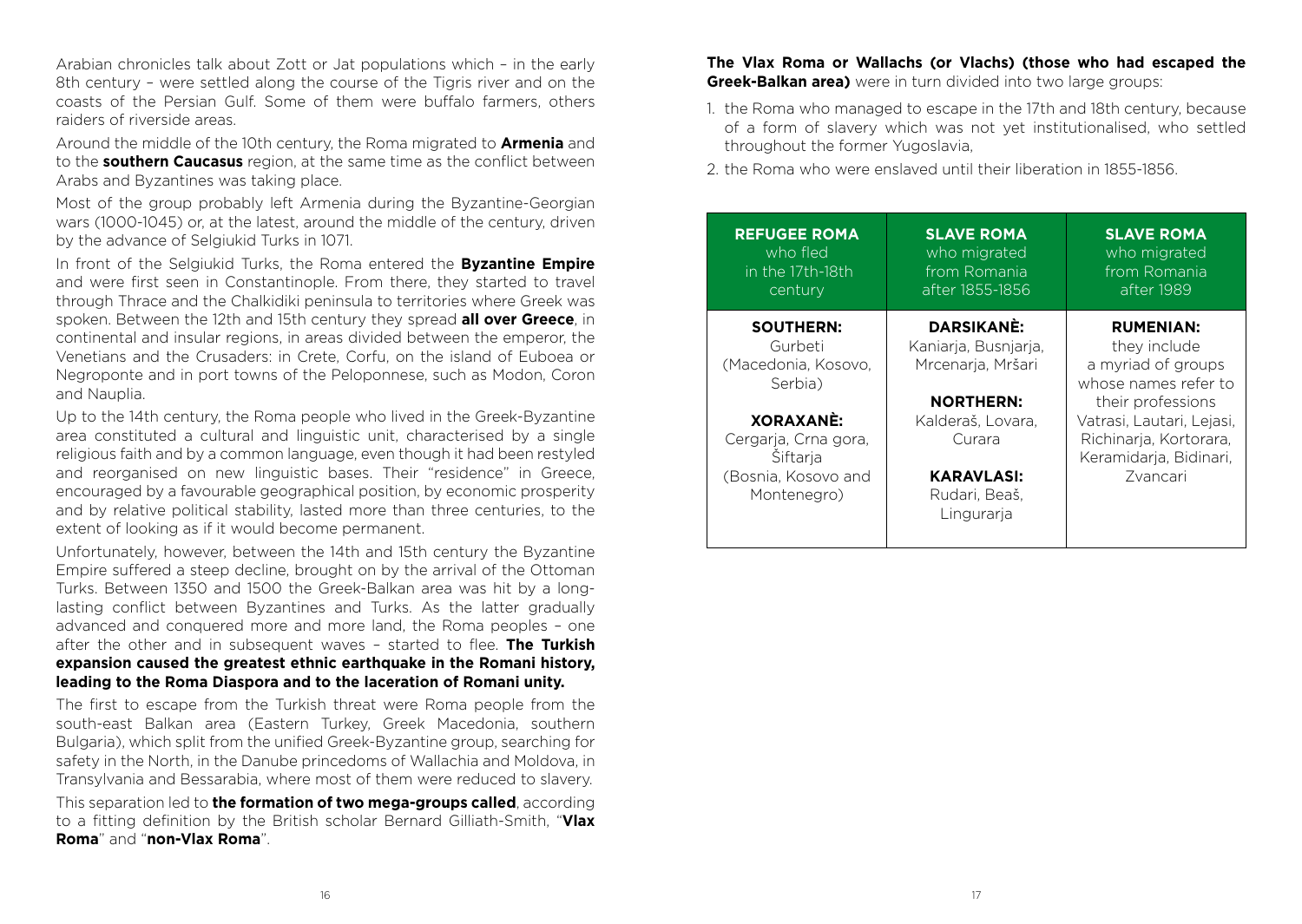**The non-Vlax Roma** include the Roma from the Balkan superstratum who did not flee. They had a different historical and language development compared to the Vlax Roma. Starting from a common unified base, the current ethno-language groups were finally formed.

This population consists of two large sub-sets:

1. Roma from the southern Balkan peninsula who were conquered by the Turks and became part of the Ottoman Empire;

| <b>SOUTHERN</b><br><b>BALKAN</b> | <b>NORTHERN</b><br><b>BALKAN</b> | <b>CARPATHIAN-</b><br><b>DANUBIAN</b> | <b>WESTERN</b><br><b>EUROPEAN</b>                               | <b>SOUTHERN</b><br><b>CENTRAL</b><br><b>ITALIAN</b> |
|----------------------------------|----------------------------------|---------------------------------------|-----------------------------------------------------------------|-----------------------------------------------------|
| Arlija                           | Harvati                          | Romungri                              | Sinti Manouches<br>(northern-<br>central)                       | Abruzzi                                             |
| Erlides                          | Dolenjski                        | Slovak                                | Kale (Iberian)                                                  | Calabrian                                           |
| Jerli                            | Slovenian                        | Moravian-<br>Bohemian                 | Romanicels<br>Kale<br>(British)                                 | Neapolitan                                          |
|                                  | Istrian                          | Burgenland                            | Tattare<br>(Scandinavian)                                       | Camminanti                                          |
|                                  |                                  | Bergitka                              | Kaale<br>(Finnish)                                              |                                                     |
|                                  |                                  |                                       | Polska<br>Xaladitka<br>Lotfitka<br>Sibirska<br>(Russian-Baltic) |                                                     |

At the end of the 14th century there was a massive exodus of South-Balkan Roma, who migrated from the Greek-Albanian coast to southern and central Italy by sea. Today they constitute the southern-central Roma people, which include two major groups: Abruzzi Roma, who have settled in the East-Central area (in Abruzzi, Molise, Apulia and Basilicata) and Calabrian Roma, in the South-Eastern part of Calabria and in Cilento.

Then there are Neapolitan Roma, who possibly arrived in Italy from Spain during the Spanish domination, and the Sicilian Camminanti, travelling knife-grinders from the Siracusa and Agrigento areas, who – according to some scholars – were of autochthonous origin, while others consider this population to be a remnant of the ancient Roma from Sicily, whose traces have been lost.

2. the Roma who, as the Turks advanced, fled to the Danube-Carpathian area, to north-central Europe and to northern Italy.

| <b>NORTH-CENTRAL</b> | <b>IBERIAN</b> | <b>BRITISH</b> | <b>SCANDINAVIAN</b> | <b>FINNICI</b> | <b>RUSSO-</b><br><b>BALCANICI</b> |
|----------------------|----------------|----------------|---------------------|----------------|-----------------------------------|
| Sinti                | Kalé           | Romanicéls     | Tattare             | Kaale          | Polska                            |
| Manouches            |                | Kale           |                     |                | Xaladitka                         |
|                      |                |                |                     |                | Lotfitka                          |
|                      |                |                |                     |                | Sibirska                          |

## 2.2 From the second half of the sixteenth century to World War II

In the second half of the sixteenth century, the large flows which had driven the Romani populations into Europe ceased. With few exceptions, there were no substantial movements for two centuries. At the time of their arrival in Europe, Romani populations were tolerated and welcomed by local populations; however, there was then a dramatic change in the relationships with the host peoples.

After the decline of the ascetic-charitable idealism of Early Christianity, in Europe, the construct of the culturally alien started to emerge, paving the way for modern racism.

Below is a list of some events to illustrate the **emerging of anti-gypsyism**:

- the decree issued by King Ferdinand of Aragon in 1492 condemned to exile the Romani populations, as well as Moors and Jews, living in the Kingdom of Spain;
- in 1500, the Diet of the Holy Roman Empire in decline accused the Romani populations of spying for the Turks, trying – unsuccessfully – to expel them from all Germanic territories;
- •Christian churches, in the same way as Muslim Imams, kept Romani populations outside religious communities, even forbidding them from entering places of worship and threatening with excommunication or expulsion anyone who welcomed or helped them. This explains why, even though many of them are fervent Christians or Muslims, they prefer to worship independently of any religious or ecclesiastical authority;
- •Between 1400 and 1660, in many countries of Eastern Europe (Romania, Russia, Bessarabia, Wallachia) Romani populations were taken slave (in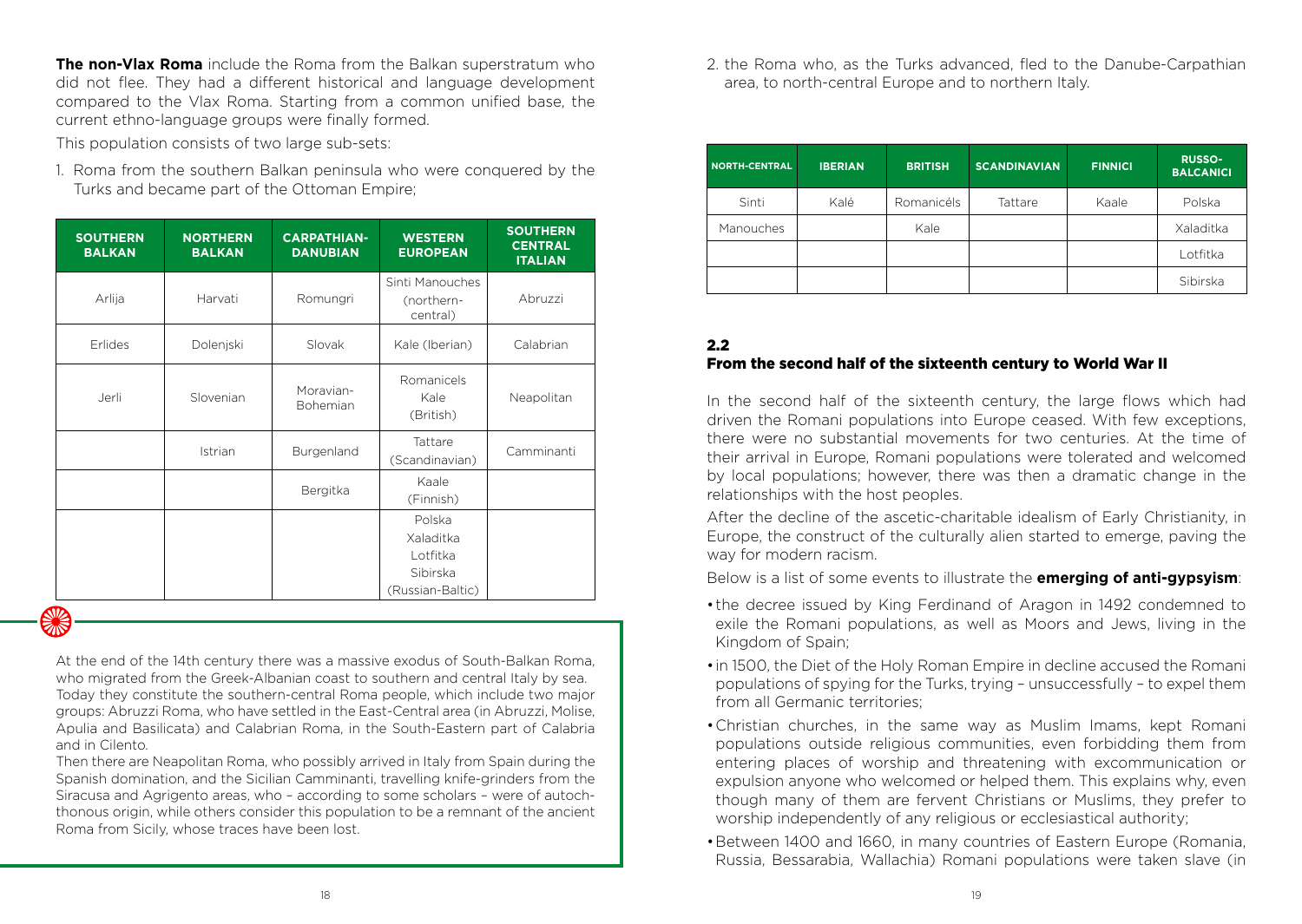1654 Basil Lupul, prince of Moldova, drafted a code to regulate treatment and ownership of Roma slaves).

With Enlightenment theories, from the second half of the eighteenth century, some European monarchies chose new policies, with a tendency to assimilate, through coercion, the Roma with local populations. Forced sedentariness and mandatory abandoning of their habits and customs were the basis of the measures taken by Empress Maria Theresa of Austria, Federico II of Prussia and the Empress Catherine of Russia.

Similar vexations forced the Roma to curtail movements and to settle in limited regions. These measures, however, did not erase their identity, but they rather encouraged the formation of several ethno-linguistic groups, which still constitute the most ancient layer of Romani settlements in each European nation.

Naturalised Roma were named after the region that welcomed them: Sinti in Lombardy and Piedmont; Taic or Gackane Sinti (in Germany), Estrexaria Sinti (in Austria), Roma in Abruzzi, Harvati Roma (in Croatia), Rumungri (in Hungary), Slovensko Roma (in the Czech Republic and in Slovakia), Bergitka Roma (in Poland), Tattaren (in Sweden), Russka Roma (in Russia), Sibirska Rom (in Siberia), Lotvka Rom (in Lithuania), etc.

They were naturalised but still Roma, to the extent of becoming the first victims of Porajmos, the tragic persecution by Nazis and Fascists in the twentieth century.

#### 2.3 The Porajmos

Porajmos, which literally means "being swallowed", "huge devouring" or "devastation", is the term in the Romani language used by Roma and Sinti to define **the racial persecution by Nazis and Fascists in Europe between 1934 and 1945.**

This is actually a very recent word: it was introduced, in the middle of the 1990s, by the Roma scholar and activist Ian Hancock, from a Romanichals family.

This murderous plan is also referred to, by the Roma and Sinti, using the word **Samudaripen**, which literally means "all killed". The estimate of victims ranges between 220,000 and 500,000, accounting for about 25% of the whole Roma population settled in Europe between the two world wars. In other words, one Roma out of four who were alive before World War II fell victim to Nazi and Fascist persecutions.

In **Italy**, the word Porajmos is used with reference to the persecution

suffered by Sinti and Roma minorities during the Fascist period. Starting from the 1920s, there was a gradual radicalisation of the Fascist policy; four reference periods can be outlined:

- 1922-1938: rejections and forced removals of Roma and Sinti (or people presumed to be so) from the Italian territory;
- 1938-1940: ethnic cleansing ordered against all Sinti and Roma present in border regions, with their confinement in Sardinia;
- 1940-1943: order to arrest all Roma and Sinti (both Italian and foreign nationals) with the creation of specific Fascist concentration camps reserved for them in the Italian territory;
- 1943-1945: arrest of Sinti and Roma persons (both Italian and foreign nationals) by the Repubblica Sociale Italiana militia and their deporting to Nazi concentration camps.

In **Germany**, from 1933, civil rights were denied to Roma and Sinti persons, who were considered "repeat offenders and socially deviant". The idea underlying the Roma genocide was to avoid "contamination of the pure Aryan race" with foreign blood. Roma and Sinti were actually regarded by Nazis as foreigners in Europe, due to their Asian origins. There was an escalation of official administrative actions in this regard, leading to extermination in concentration camps. In 1933 a law was passed to legalise eugenic sterilisation by injection or castration. In 1934 two laws passed in Nurnberg prohibited mixed marriages between Germans and Jewish, black or Roma persons. In March 1938, Roma and Sinti were denied the right to vote. The first official public statement including a reference to the final solution of the Roma question was expressed by Himmler who, in the same year, ordered to move the Office for "Gypsy affairs" from Munich to Berlin, centralising it.

The week between the 12th and 18th of June 1938 was intended for "gypsy epuration", with hundreds of Roma and Sinti arrested and incarcerated throughout Germany and Austria. After the 4th of September, Roma and Sinti children were banned from attending schools. Roma and Sinti persons were incarcerated, because they were regarded as an intrinsic threat due to their "genetic line", which made them a potential hazard for Aryan safety. This meant that they could be arrested regardless of having committed a criminal offence or not.

The first action directly related to genocide took place in January or February 1940, when 250 Roma children in the concentration camp at Buchenwald were used to test the Zyklon B gas, which was then used for mass killings in Auschwitz-Birkenau. During that year, Nazi Wetzel and Hecht statisticians estimated that "more than 100,000 Roma" had been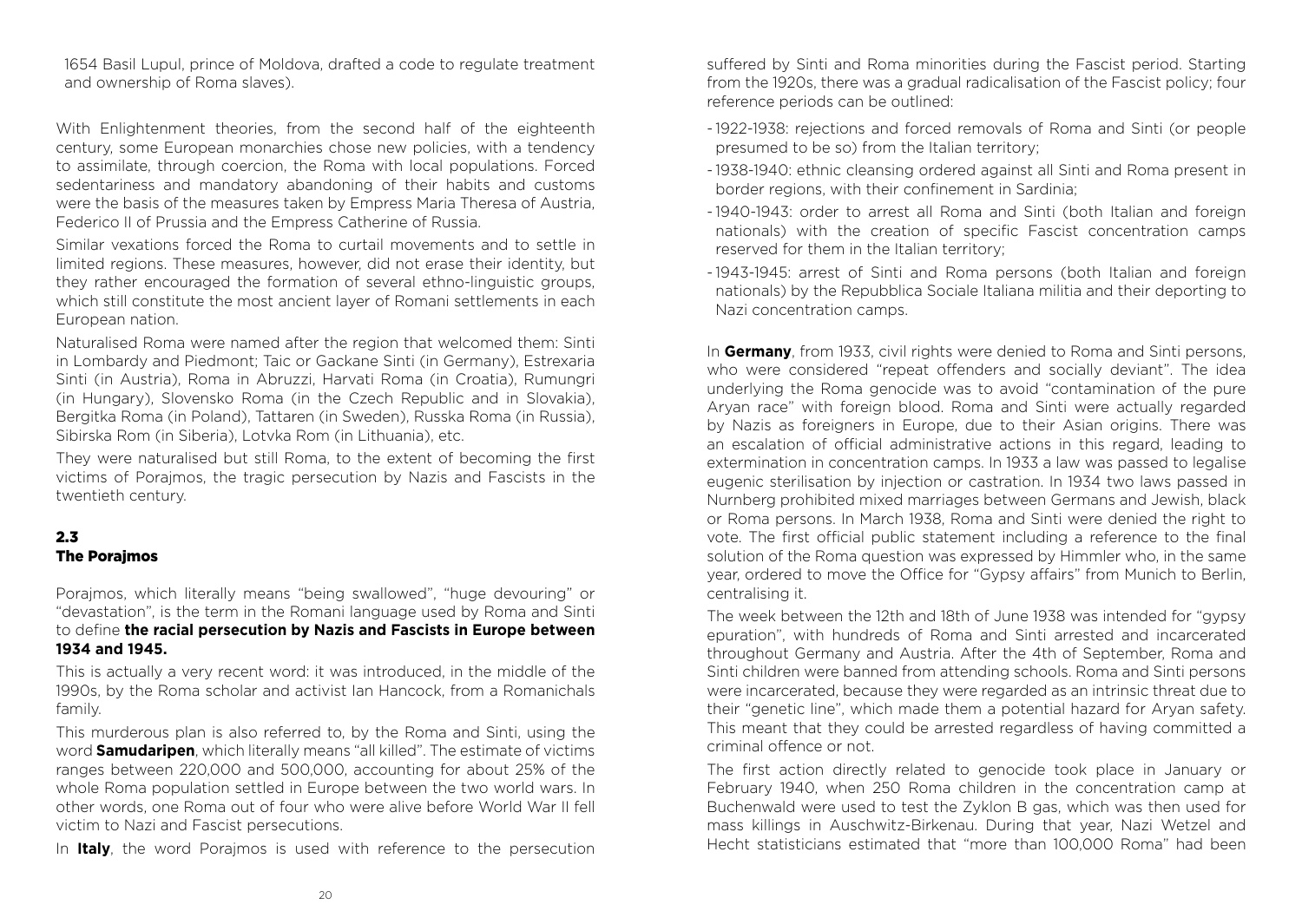expected to be transferred to Poland, and were actually deported there between the 15th and 18th of May.

On the 16th of December 1942, Heinrich Himmler ordered the deportation of any Roma and Sinti living in Germany to the Auschwitz concentration camp. That is how "the final solution" started.

The **2nd of August 1944** is a symbolic date in Roma and Sinti history: it is when the Zigeunerlager (the Birkenau-Auschwitz camp section where Roma and Sinti families were detained) was liquidated. This section was supposed to be emptied on the 16th of May to make room for Jews deported from Hungary. On that date, the SS had surrounded the Zigeunerlager and, when the approximately 7,000 Roma and Sinti held there were ordered to leave, they had refused. This rebellion, the only one in a Nazi concentration camp, became a resistance symbol for Romani people, forcing the SS to avoid a clash. On the 2nd of August, however, 918 men were transferred to Buchenwald and 790 women to Ravensbrück. During the night, the last 4,300 survivors, according to the latest research, were killed in gas chambers. Italian Jews who witnessed that massacre said that silence suddenly fell in the lager.

Today **the victims of Porajmos are estimated at 500,000**. This is an approximated estimate of the genocide of Roma and Sinti, because it does not include the tens of thousands of men, women and children killed on the streets of territories occupied by Nazis, especially in Eastern Europe and in the Soviet Union. This, however, is a page in history which is seldom mentioned.

There is no mention of Porajmos even in Law no. 211 of 20th July 2000, which established the Memorial Day to be celebrated every 27th of January (being the day on which the Soviet Army entered the concentration camp of Auschwitz in 1945). This celebration was meant to commemorate the Jewish people extermination (Shoa), the racial laws, the persecution in Italy, any Italian who suffered political deportation, military incarceration and death. Therefore, in order to commemorate the Roma and Sinti victims of the Nazi-Fascist genocide, it was necessary to choose another date. The international agreement for **the European Holocaust Memorial Day for Sinti and Roma** selected the 2nd of August as memorial date of the killing of about 4,000 Roma and Sinti in the Birkenau-Auschwitz camp.

Celebrating the Porajmos is a step forward in terms of becoming acquainted with the fierce persecution, with the aim of ethnic cleansing, perpetrated by Nazis and Fascists and, more in general, of the discriminations Roma peoples have been victims of for many years.

## 3. THE ROMANI LANGUAGE

Romanés or romani chib, the language of Roma, is the travel language of a nomadic people which developed on the roads of India first, then in the middle East, and finally in Europe, and which changed after each new contact with the various local realities.

It was only during the second half of the 18th century that people realised that the Roma spoke a language of their own. This intuition was due to Stefano Valyi, a Hungarian student of theology at the University of Leiden in The Netherlands. The news – it was actually not a scientific discovery but rather a curiosity – was published in the Vienna Gazette in November 1763. In 1782 Johann Carl Christoph Rüdiger, a German professor at the University of Halle, published an article called "Von der Sprache und Herkunft der Zigeuner aus Indien" (The language and origin of Roma and Sinti from India) in a scientific journal.

In 1783 the German scholar Heinrich Moritz Gottlieb Grellmann published the text "Die Zigeuner. Ein historischer Versuch über die Lebensart und Verfassung, Sitten und Schicksale dieses Volkes in Europa, nebst ihrem Ursprünge" (Gypsies: a historical survey of the way of living and constitution, customs and fate of this people in Europe, as well as its origins). In this book he demonstrated the Indian origin of the Roma, combining language analysis with a historical overview and a description of their customs.

The Roma and Sinti have always been extremely diffident with regard to the gadjos (i.e. the non-Roma), which is why, in the past, they have tried to keep their language a "secret".

As a matter of fact, Romanes is the main factor of unity and identity of Roma and Sinti peoples, an instrument for internal cohesion and a way of protecting themselves against the hostile world of the gadjos: "*Maskar gadjo leskeri chib hili Romeskeri zaralipe*", meaning that "among the gadjos, language is the real strength of the Roma".

In the eighteenth century, the assimilation policies of Charles III in Spain and of Maria Theresa in Austria saw in the prohibition of using their own language a fundamental instrument in the plan for their ethnic annihilation. The German Roma and Sinti have never forgotten that, during the Nazi regime, Robert Ritter and Eva Justin tried to learn to speak Romani to facilitate access to their communities and deport them to concentration camps. Starting in the 1960s, a new awareness of national conscience started to develop, fostered by the need to affirm their culture and, as a consequence, to harness their language.

As a result, there was an outstanding production of books on language and grammar, of dictionaries, of conversation handbooks, in particular by Roma activists and intellectuals. It is fair to say that every ethnic-linguistic group (at least one hundred in total) has its own grammar and vocabulary.

The Romani language activity is expressed through an extraordinary prac-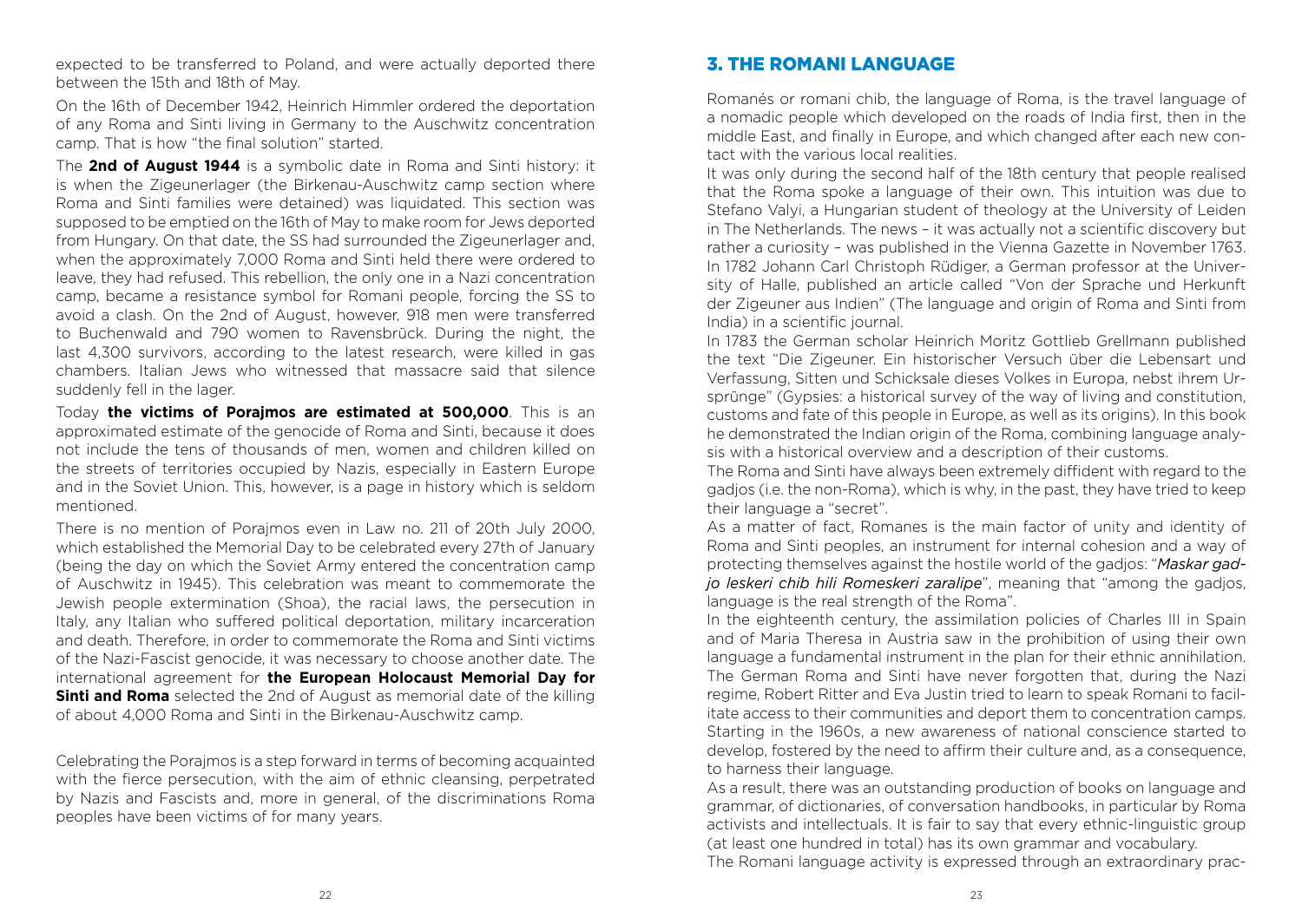tice involving the translation of the greatest masterpieces of European and world literature into the various Roma dialects: for example the myth of Gilgamesh, the Iliad, the Odyssey, Aesop's Fables, parts of Dante's Divine Comedy, Medea by Euripides, Shakespeare's Hamlet, the Gypsy Ballads by Federico García Lorca and, of course, the Indian poem of Ramayana, as well as children literature, including for example "O tikno princo" (The Little Prince) by Saint-Exupery and many others. In this regard, although with the added value of religious apostolate, it is worth mentioning the numerous translations of the Bible or parts of it, by a number of Roma and gadjo scholars.

In 1836 the Gospel of Luke was translated into a Sinti dialect by C. Frenkel, a German seminary student from Friedrichslohra in Thuringia.

In 2005 the complete translation of the Koran was published, while its first full translation into the kalderas dialect dates to 2008.

This noble and very ancient Indo-European language (phuraní i patjivalí) is spoken by more than 15 million people worldwide, by about 12 million in Europe and by approximately 180,000 in Italy where, unfortunately, it has no legal recognition.

## 3.1 Historical overview

The history of the Romani language can be divided into three phases:

- **1. Antiquity,** when all Roma belonged to the same population and spoke the same language (from India to the Byzantine Empire);
- 2. the modern age, when, following the Balkan diaspora, a large number of ethno-linguistic groups were formed with diversified cultural and linguistic characteristics;
- **3. the contemporary age,** when the Roma being aware of their ethnic, cultural and language unity – initiated a unification and standardisation movement of their language.

## 3.1.1

## The original Romani language from India to the Greek-Byzantine territories

The history of the Roma started over one thousand years ago in the Indian region. They spoke a language, known today as Romani, whose original substratum is connected to the ancient Indo-Aryan spoken by European invaders of India.

Other language layers later overlapped on this basic substratum, derived from several dialects from various geographical areas throughout India:

•Hindi in Rajasthan;

- •Dardic languages in Panjab and Kashmir;
- •Sindhi;
- •Awadhi;
- •Braj in Uttar Pradesh

India served the function of shaping the cultural heritage and basic language substratum. A corpus of about 700 terms constitutes the common part of current Roma dialects.

Words indicating the following are of Indian origin:

## Body parts

*nakh* (nose), *khan* (ear), *jakh* (eye), *vast* (hand), *muj* (mouth);

## Family connections

*dat* (father), *daj* (mother), *phral* (brother), *phen* (sister), *chavo* (son);

## Common animals

*balo* (pig), *ciriklo* (bird), *guruv* (ox); *bakri* (sheep);

## Weather elements

*kham* (sun), *brišin* (rain), *barval* (wind), *jiv* (snow);

## Food

*pani* (water), *maro* (bread), *mol* (wine), *kiral* (cheese), *mas* (meat);

## Everyday actions

*xa* (eat), *pi* (drink), *ga* (go), *sov* (sleep), *merav* (die);

## Numbers

*jek* (one), *duj* (two), *trin* (three), *štar* (four), *pang* (five), *šov* (six), etc.

In Persia, the second Roma aggregation hub, the Romani language acquired new phonetic and lexical elements which were added to the already varied Indian linguistic legacy.

From a phonetic standpoint the sound z, not known in Indo-Aryan languages, was added to some words borrowed from Iranian, such as *zor*  (strength), *zen* (saddle), *zet* (oil), *buzno* (he-goat).

More than one hundred words were added to the lexis, including:

*gukel* (meat), *kermo* (worm), *pušum* (flea), *ambrol* (pear), *angustrí* (ring), *veš* (forest), *phur* (bridge), *parumél* (butterfly), *bezeh* (sin), *armán* (curse, swearing), *dusman* (enemy, evil man), *khangeri* (church), *baxt* (luck), to mention but a few.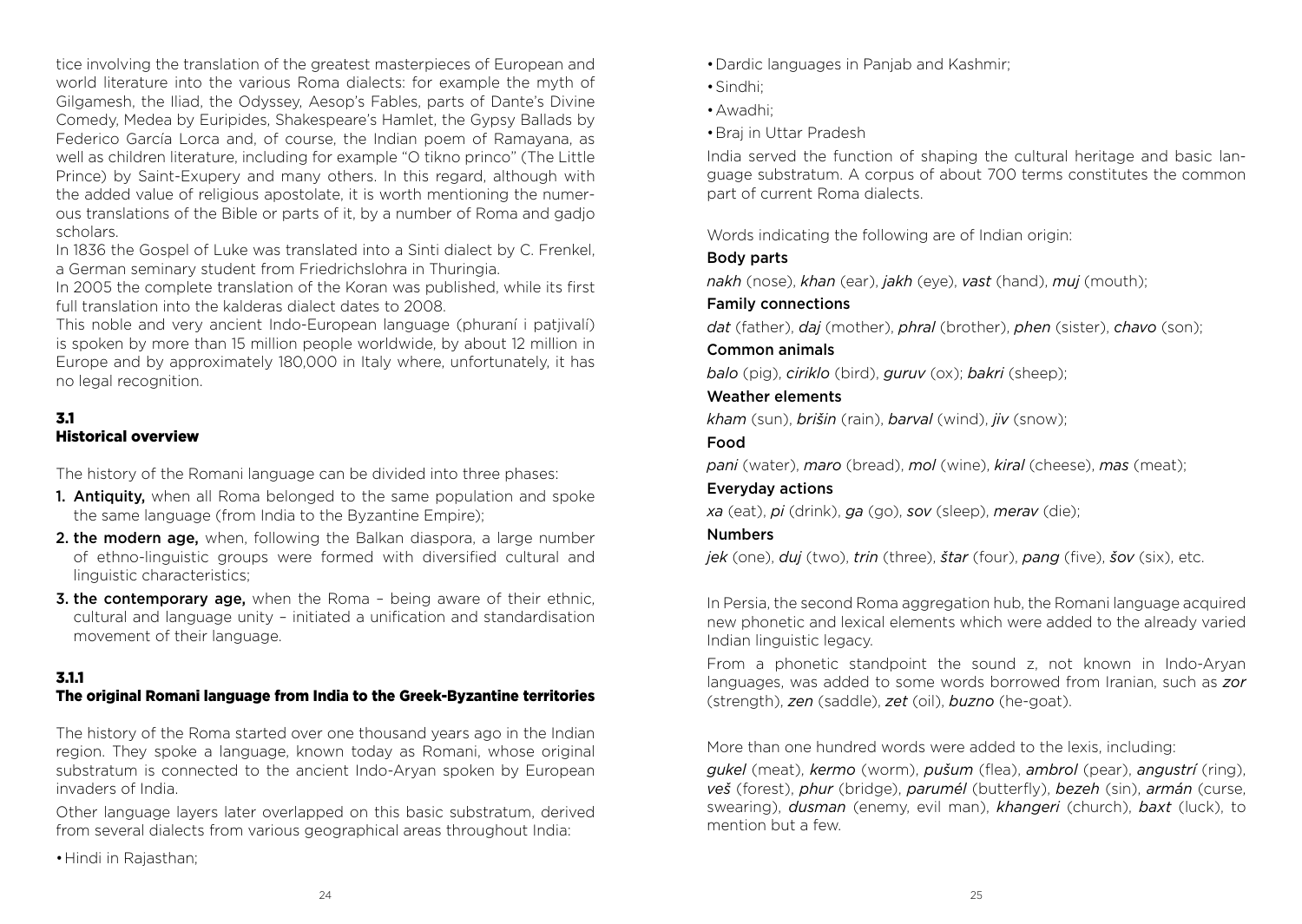## Also the **Armenian language** strongly influenced Romani.

The main phonetic innovation was the devoicing of **aspirated voiced consonants** such as gh, dh, bh. Examples of this are *kham* (sun); *thuv* (smoke); *phen* (sister).

Approximately forty words of Armenian, Curd or Ossetian origin were added to Romani in the following areas:

## Family connections

*bori* (daughter in law), *xanamik* (daughter in law);

## **Transport**

*vurdon* (caravan), *grašt* (horse), *goro* (mule);

## Clothing

*holevjá* (trousers), *tali* (jacket), *kocak* (button);

## Food

*dudum* (pumpkin, melon), *xomer* (pasta);

## **Metallurgy** *bov* (kiln, furnace), *arcic* (zinc, tin), *tover* (axe);

## Magic and religion

*vogi* (soul), *Patragi* (Easter), *momelì* (candle), *cokani* (witch).

The **influence of the Greek-Byzantine** language on Romani was huge, and it concerned not just several innovative aspects, because it covered the whole phonetic, grammatical and lexical system. In phonetics, the most significant phenomenon was the shift of the **cerebral > r**, which meant that all those who called themselves Doma until then, were then known as Rrom or Rom.

The **sound f**, unknown until then, was introduced through loans from Greek, including *foro* (city), *lišin* (castle), etc...

The lexis of **Greek** origin includes more than two hundred words, which have become part of all European dialects:

*drom* (road), *kokalo* (bone), *coxa* (skirt), *zumin* (soup), *kurko* (party), *talassi* (wave), apart from words related to metallurgy, for example *xarxúma*  (copper), *molivi* (lead), *amoni* (anvil), *sviri* (hammer), *karfí* (nail), *klidí* (key), *kakávi* (cauldron), *pétalo* (horseshoe); the numbers, etc.

Greece is where the Romani language conventionally originated. All of the earlier language elements, from India and the Middle East, merged harmoniously into a new Romani, to which the Greek structuring gave homogeneity and unity.

This is what constitutes the common linguistic legacy, which is commonly referred to as original Romani. This common original background is found, more or less unaltered, in all dialects which subsequently originated from the Balkan diaspora.

The only differences are of a phonetic type and concern exclusively the aspect of pronunciation.

A paradigmatic example is the **word \*dives (day)**, which was originally in common among all Roma, while today it can be found in many dialectal variants: *dives*, *diveh*, *dive*, *devesë*, *di*, *gives*, *giveh*, *ges*, *gis*, *ges*, *zis* to mention but a few.

This is, in actual fact, a noteworthy characteristic because it constitutes one – possibly the main – marker of dialectal differences, thus constituting a formidable clue which can help identify a specific dialect.

Between 1350 and 1500 **the Turkish expansion in the Greek-Balkan area caused a real diaspora of the Romani people.** The Romani dialect ended up being contaminated by the Balkan diaspora leading to the **formation of European ethno-linguistic groups.**

The division into the two mega-groups known as "Vlax Roma" and "non-Vlax Roma" corresponds, on a language level, to the origin of two linguistic superstrata:

- the 'O' superstratum (non-Vlax Roma)
- the 'E' superstratum (Vlax Roma)

thus defined respectively by the -o and -e vocalism in the first person singular of the present indicative of the verb to be *som/sem* (I am) and of the past indicative of verbs *phirdóm/phirdém* (I have walked).

Over and above any apparent fragmentation, the **Vlax-Roma** constitute a culturally and linguistically highly homogeneous mega-group characterised, from a language perspective, by the strong influence of the Romanian language.

Within the non-Vlax group, the **Southern Balkan Roma** make up the most archaic and conservative group, that is to say the one closest to the original Romani language, influenced by Turkish in several of its dialects. The **Carpathian-Danube group** is characterised by a Hungarian influence in its language. Within the **Western-European group**, the Sinti and Manouches speak different dialects, all of them – however – influenced by German. The Kalè speak kalò, a para-Romani dialect with a limited Romani lexicon and a Spanish grammatical structure. The Romanicels speak Anglo-Romani, a sort of mixed jargon consisting of a Roma lexis, phonetically anglicised, but declined into English grammatical and syntactic structures. The Tattare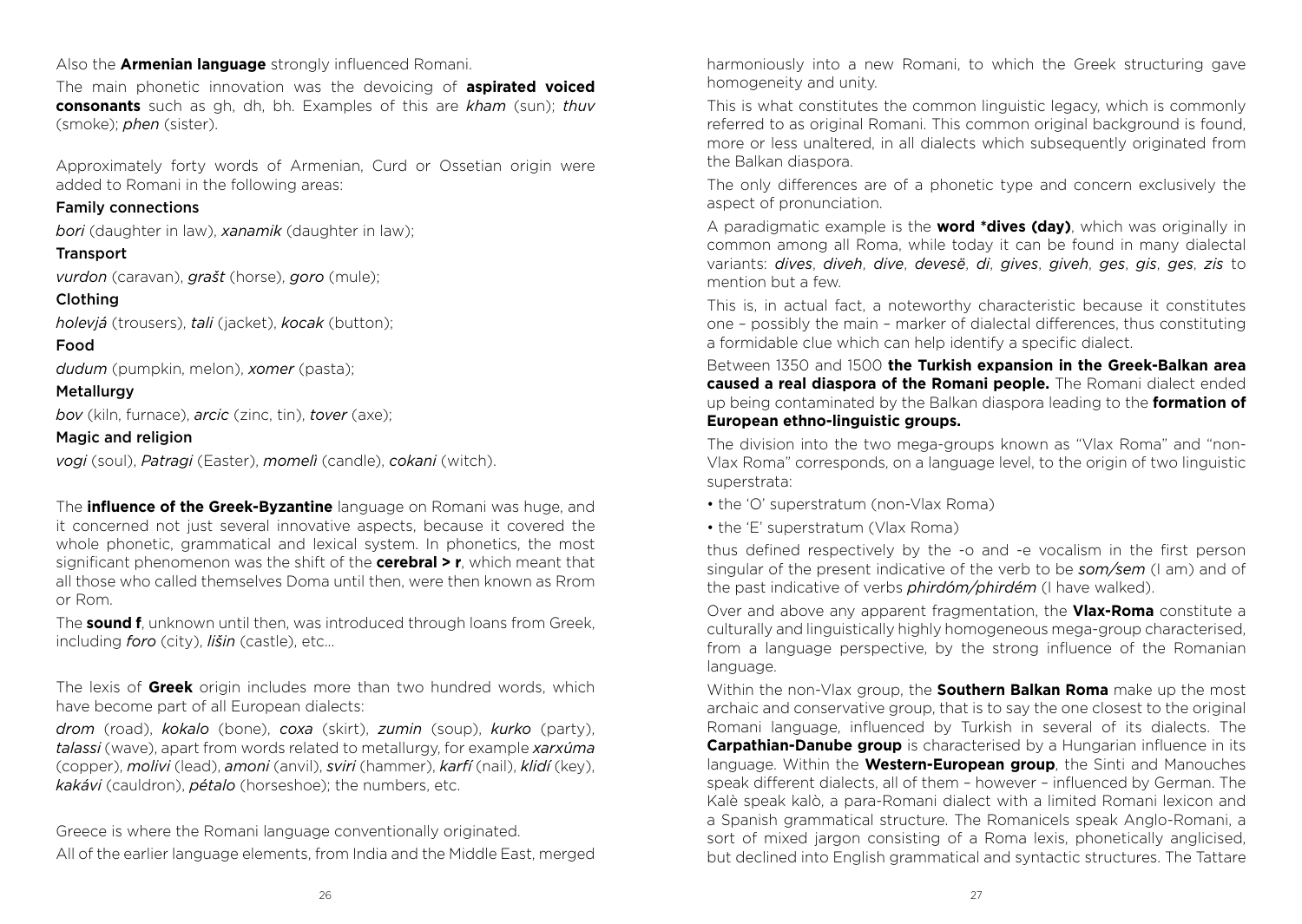speak a Scando-Romani dialect, by now reduced to a jargon. The Kaale speak kalò-finés which includes loanwords from German, Swedish elements and a substantial Finnish contribution. The central-southern Italic groups, finally, speak a very archaic Romani, strongly influenced by regional dialects, which make it unintelligible by other Roma persons.

#### 3.1.2

#### Standardising or codifying the Romani language

The language unity which – as we have seen – characterised Roma culture in the Greek-Byzantine area and which was broken down after the diaspora, today has become an objective to be achieved. The current instances to which Roma are called with national and international associations, the movements claiming their rights, the development of a written Romani literature, have all led to urgently feeling a need for standardisation of the Romani language, that is to say the establishing of a common language which can go beyond dialectal fragmentation.

This is a fundamentally important aspect, not just or not merely for communication purposes. The language pluralism of Roma, in itself, does not hinder mutual communication. Roma persons, even though they belong to different language groups (apart from exceptional cases) can communicate one with the other because most of them are familiar with the others' dialectal variants. There are mainly political and cultural factors behind this.

The Roma need a single, national official language. They need a Romani which is the language of the Roma people (rather than the Romani variants spoken in Roma communities): an instrument both for domestical unity and identity and for wider political-cultural recognition outside.

There are currently three main alphabets:

- 1. the alphabet created by Marcel Courthiade and officially adopted by the International Romani Union (IV World Romano Kongreso Roma Conference in April 1990 in Warsaw);
- 2. the anglicised alphabet;
- 3. the Pan-Vlax alphabet, according to Ian Hancock's definition.

The first step towards the creation of a single official national language would be the creation of a unified and standardised writing system, a single and shared Romani alphabet.

## 4. THE ROMANI KRISS

One of the fundamental and distinctive – as well as best preserved – expressions of Romani culture is the kris (aka kriss or romanì kriss) which means, at the same time, tribunal, moral standards and a legal system regulating every aspect of social life. In the Romani communities, where kris is still in force, it becomes binding and defines the rights and duties of its own members. The Romani kriss is also a set of laws expressed through unwritten customs and habits as well as through moral codes dictated by the phure (aka rom pativale or pativaleroma), that is to say, those men who enjoy great prestige and consideration within their community.

The kriss is one of the most important eastern legacies in Romani cultural cosmology. The preservation of this ancient institution is expressed in quite a number of forms within the various communities and, in some cases, it may be known by another name, using a word from the local dialect. Nevertheless, its functions remain unvaried: regulating relationships within one social group, on the one hand, and cultural defence system in respect of the outside world, on the other. This institution is at the same time legal, social and cultural. It has managed to survive through the ages and in all circumstances within such a paradigmatic population as the Romani. The romanì kriss is more than a legal system: it is also an expression of ethnic belonging and, at the same time, a clear intention to accept and share specific moral rules.

One of the main functions of the kriss is self-protection and to prevent assimilation with mainstream society. This need to establish rules for themselves, as safeguard from the outside world in order not to be supplanted, has allowed the Romani population to preserve its *romanipè*  (identity).

The romanì kriss has its own rules and procedures, which are guaranteed by the elders in the group and by its most influential members. The possible sanctions, systems and mechanisms to assess the seriousness of any offence and the krisnitori (judges) differ depending on the communities. The compensation for the injured party, as regards the most serious penalties, may involve the guilty person being sent away from the group or having to pay substantial sums of money. To sum up, the sanctions vary depending on the seriousness of the offences, on the customs and habits of a specific community and on the judging board. Each Romani community is independent, active and dynamic in the choice of the rules to apply for each dispute or collective life situation, because each community has its own set of moral rules. This set of laws characterises each individual community and automatically excludes the members of others who do not acknowledge the latter.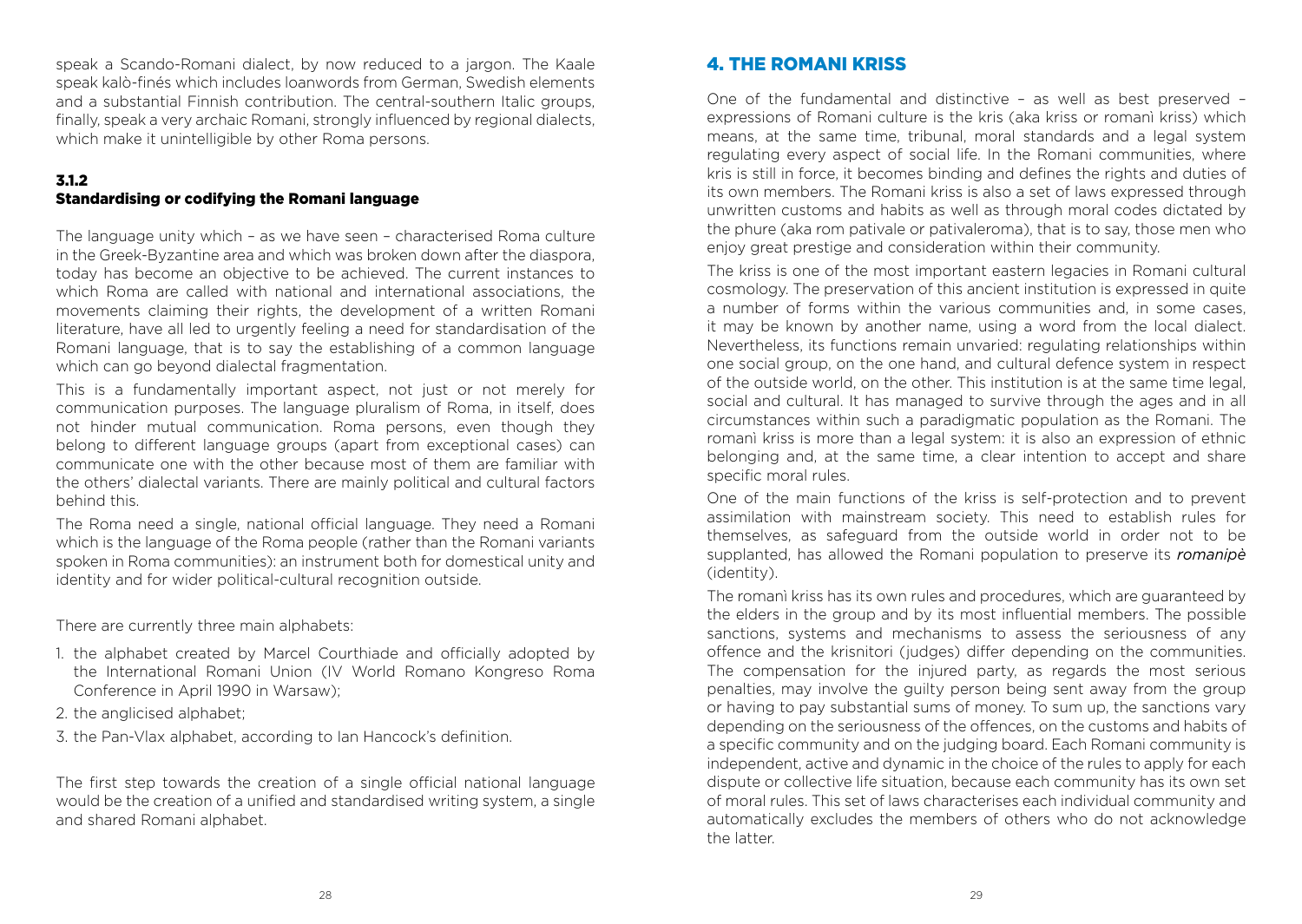## 5. ANTI-GYPSYISM: ORIGIN AND DIFFUSION

*"In the case of Gypsies, the age of criminal responsibility should start on the day they are born, because being born is actually their worst crime"*

**Miroslaw Sladek** 

(politician from the Czech Republic)

*"Anti-gypsyism is a particularly persistent, violent, recurrent and commonplace form of racism, [...] it is a specific form of racism, an ideology founded on racial superiority, a form of de-humanisation and institutional racism nurtured by historical discrimination, which is expressed – among others – through violence, hate speech, exploitation, stigmatisation and through the most blatant forms of discrimination".*

#### **ECRI**

European Commission against Racism and Intolerance

We are faced here with a specific form of racism which publicly reveals its face through episodes of violence, hate speech, exploitation and discrimination, but also through speeches and presentations by politicians and academics, housing and spatial segregation, widespread stigmatising and socio-economic exclusion.

This form of racism also includes a biological component and leads to dehumanising Roma persons, who are seen as morally unworthy of having human rights.

According to a research published in 2015 by the Pew Research Center, the Romani population is among the most hated ethnic minorities in Europe. **Italy appears to be the European country which hates Roma and Sinti the most, although these two groups have been present in our country since the 15th century.**

Here are some percentage data to show how serious the situation is: **86% of the Italian population hates Roma and Sinti persons**, followed by the French with 60%, the Poles with 48%, the British with 37%, the Spanish with 35% and the Germans with 34%.

Italians are by far the population which sees the Romani people most unfavourably, even though their presence in Italy ranks among the most limited in Europe.

**The Roma account for 0.25% of the Italian population, which means** 

**approximately 180,000 people, of which less than 20,000 live in "travelling camps".** Nevertheless it is mainly the misfits, those who live in the infamous settlements, who are most visible on the media and are considered as representing the whole complex Romani world which, in itself, is actually extremely multifaceted, the same as Italian society.

Since 2005, the European Parliament has been using the word antigypsyism in its reports and decisions, referring to anti-gypsyism as a deeprooted cause of social exclusion and discrimination experienced by Roma and Sinti persons.

#### STEREOTYPE > PREJUDICE > DISCRIMINATIONI

- **Stereotype** is a mental shortcut to encapsulate persons or things within predetermined categories. It is a rigid, inflexible assessment referring to concepts which have never been learnt directly, but are mediated by common sense. It is associated with the cognitive part.
- **Prejudice** refers to any a priori negative assessment of a person or group. It is associated with the emotional element, creating interferences which facilitate acceptance or rejection.

- Stereotypes and prejudice lead to **discrimination**

Gli stereotipi diffusi sui ROM:

| ł | <b>THIEVES</b>                                                                     |    | <b>BEGGARS</b>                                                   |
|---|------------------------------------------------------------------------------------|----|------------------------------------------------------------------|
| ł | <b>NOMADS</b>                                                                      | ₩  | <b>CHILD SNATCHERS</b>                                           |
| ł | <b>LAYABOUTS</b>                                                                   | ₩  | <b>SORCERERS</b>                                                 |
| ł | <b>DIRTY</b>                                                                       | ₩€ | <b>UNEDUCATED</b>                                                |
| ł | <b>INTRINSICALY</b><br><b>TENDING TO CRIME,</b><br><b>WHICH IS IN THEIR</b><br>DNA |    | <b>ALWAYS INVOLVED</b><br><b>IN ILLICIT</b><br><b>ACTIVITIES</b> |

Roma persons are indiscriminately associated with degradation, neglect, crime, community hazards, being unfit parents, socially inept, consciously rejecting rules, as well as having a "genetically" ingrained attitude to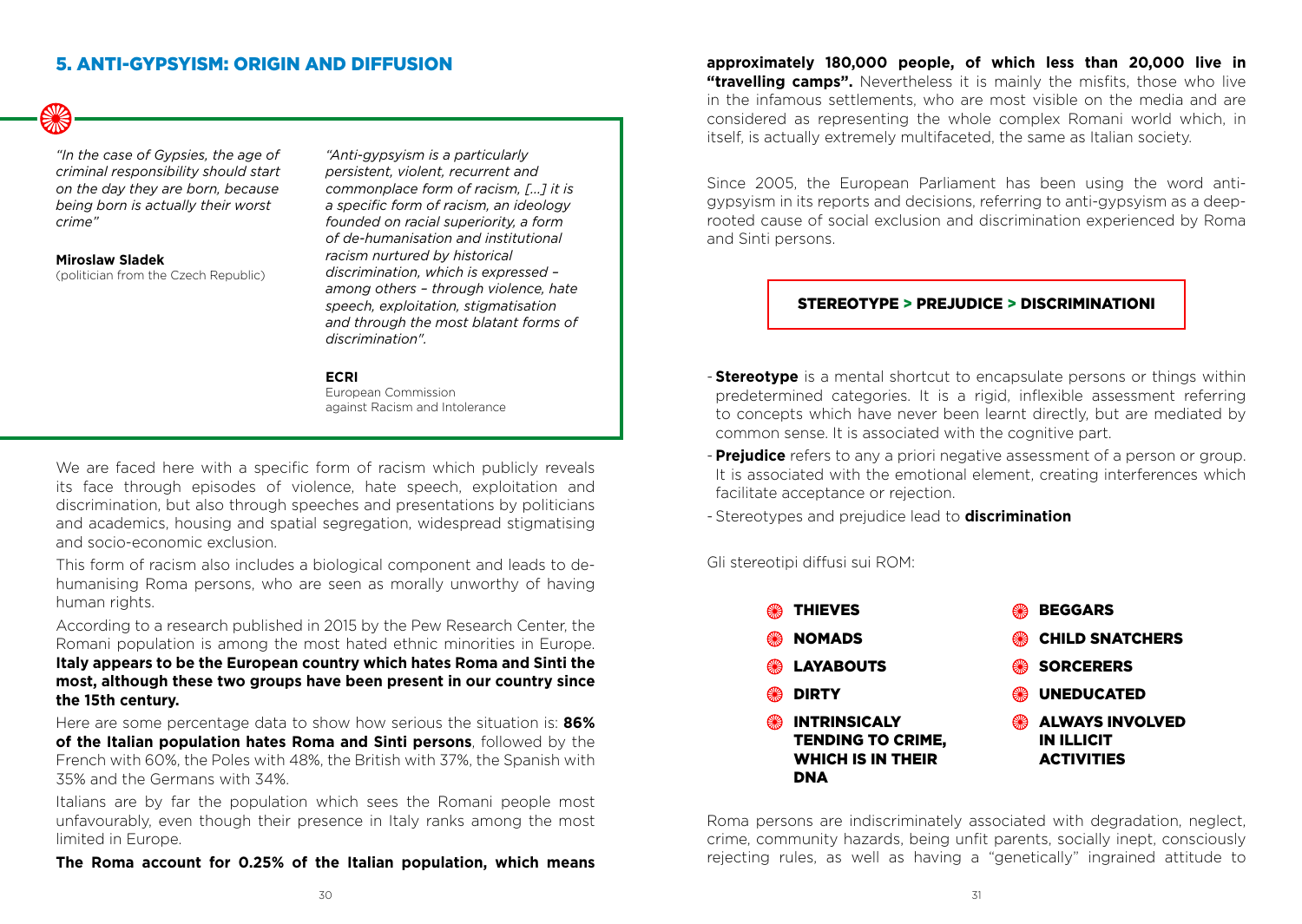delinquency and failure to integrate.

Just like any other stereotype, these concepts are indiscriminately applied to the fact of being Roma itself.

Discrimination against the Roma and Sinti/anti-gypsyism is a multifaceted phenomenon which seems to be widely accepted socially and politically. It is a fundamental hindrance to the inclusion of Roma and Sinti within mainstream society, as well as hindering the achievement of equal rights and opportunities and socio-economic involvement.



#### **HATE SPEECH**

According to UNAR data, cases of discrimination against Roma and Sinti persons on social media and in social networks are extremely abundant, which makes the *Romani* minority one of the most vulnerable to hate speech online. In 2019, during just one month spent by UNAR analysing and monitoring hate speech contents, with regard to "*hate topic*" on Roma and Sinti persons, a total of 779 conversations/ posts with potentially discriminatory contents were reported on major social media (Twitter, Facebook, YouTube, Instagram). The most widely used hate words in these posts involve using the word "gypsy", with a negative and disparaging connotation, when referring to Roma and Sinti persons, as well as the persistence of a stereotyped negative image whereby they are associated with all sorts of offences, most notably theft (the latter being the keyword appearing most frequently in a total of approximately 7,000 conversations where reference is made to Roma persons). One conclusion is that the fluid and dynamic world of the Internet and of social media confirms the following data: anti-gypsyism as a form of racism and intolerance is not limited to the most extremist and biased sections in our society. On the contrary, it seeps transversally among citizens (in urban or rural areas, regardless of age group, gender, income and class) and on a variety of discussion platforms.

## 6. INSTRUMENTS TO FACILITATE SOCIO-ECONOMIC INCLUSION OF THE ROMA AND SINTI WITHIN LOCAL COMMUNITIES

#### 6.1

#### Regularizing the position of those who are not nationals yet

*In order to enable appropriate actions, which are aimed at full inclusion, it is essential - first and foremost - to start from the issue of identity documents and of the regularity of stay permits* (which is essential in order to get a job, to have a registered permanent address and access to services).

There are two important steps to start from:

- 1. Identifying the country of nationality and acquiring the relevant document issued by the proper foreign authorities (passport or identity card of a EU country);
- 2. defining the regulations applicable to the person's stay.

There are three possible scenarios in this regard:

- 1. Citizens of non-EU countries
- 2. Citizens of EU countries
- 3. Stateless persons

## 6.1.1 Citizens of non-EU countries

The Stay Permit for citizens of non-EU countries is issued by the Questura police office; there are two possible pathways for acquiring nationality:

- 1. issuing of a Stay Permit for family reasons, if living with a spouse or relatives of Italian citizens up the second degree (parents, grandparents, children, grandchildren, brothers and sisters, also unilateral), because these persons cannot be expelled from the country (pursuant to Art. 19 (2) Legislative Decree 286/98 and Art. 28 DPR-Presidential Decree 394/99)
- 2. issuing of a Stay Permit for family reasons as parent who is not living with an Italian minor, unless they have been denied parental authority (Art. 30 (2)(d) Consolidated Law on Immigration)

The limits for issuing a stay permit to citizens of non-EU countries are related to: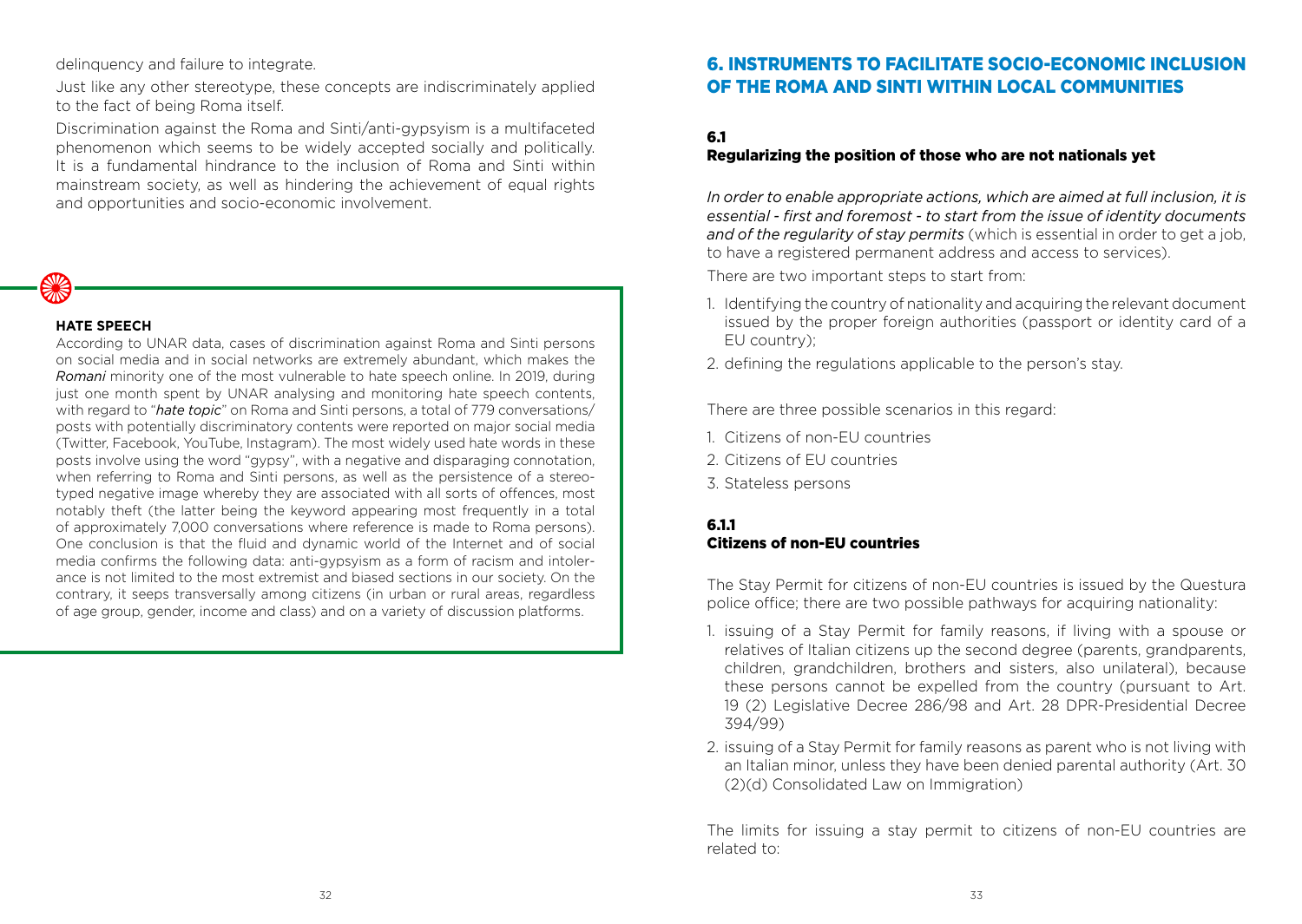- possession of a passport (required by most Questura police offices)
- assessing whether the person constitutes a threat to society.

The types of Stay Permits which may be issued are temporary and they are divided into the following categories:

- Stay Permit for pregnant women (up to six months after childbirth), extended to the husband living with the pregnant woman or – if the child is already born – to the father, even if the parents are not married (Art. 19 (2)(D) Consolidated Law on Immigration);
- •Stay Permit for medical care (Art. 19 (2)(d-bis) Consolidated Law on Immigration): *foreigners suffering from serious psycho-physical conditions or affected by serious pathologies (ascertained based on the relevant paperwork issued by a public health facility or by a doctor registered with the National Health Service), which could seriously prejudge the health of the persons in question, if the latter were to return to the country where they were born or come from. In these cases, the Questore issues a stay permit for medical care, for the duration mentioned in the relevant health certificate, in any case for no more than one year, renewable as long as the duly certified conditions of the earlier period persist, valid only in the country and with the possibility of being converted into a stay permit for work reasons;*
- •Stay Permit for "child assistance" issued by the Family Court pursuant to Art. 31 (3) Lgs. Decree 286/98: *"The Family Court, if there are serious reasons associated with the psycho-physical development, and taking into account the age and health condition of a child resident in the Italian territory, may allow the family member to enter or stay in the country, for a specified length of time, possibly derogating from other provisions in this consolidated legal text. The said authorisation is revoked if the reasons which have led to its issuing no longer apply, or if the family member's activities should be considered incompatible with the child's needs or with staying in Italy".* This type of document makes it possible to work and can be converted into a stay permit for work reasons.

It is important to note that it is possible to convert the stay permit (if allowed) into a permit for work reasons.

This can be done provided that the following conditions are met:

- employment contract or getting a VAT code;
- passport;
- no prior criminal records (Art. 4 (3)).

No foreigners are allowed into Italy if they have been sentenced, even if

the judgement is not final, including instances of out-of-court settlement, for any crime mentioned in Article 380, (1) and (2), of the Code of Penal Procedure, i.e. those related to narcotics, sexual freedom, facilitating illegal immigration into Italy or illegal migration to other countries, or for crimes connected to recruiting people for prostitution, exploiting prostitution, or using children for illicit activities. Foreigners are not allowed into Italy also if they have been sentenced, with an irrevocable judgement, for one of the offences associated with violating copyright.

Article 380 of the Code of Penal Procedure (CPP) refers to:

e) any theft-related crime with the aggravating circumstances mentioned in Article 4 of Law 8th August 1977, no. 533, or any of the aggravating circumstances mentioned in Article 625 (1), sections 2), first instance, 3) and 5), as well as 7 bis) of the Penal Code (if the guilty party inflicts violence on things; if the guilty party bears arms or narcotics without using them; if the crime is committed by three or more persons; if the crime is committed on metal components or other materials stolen from infrastructures intended for the delivery of power, transport services, telecommunications or other public utilities, managed both by public entities or private individuals through a public concession), unless – in the latter cases – the mitigating factor can be applied according to Article 62 (1)(4), of the Penal code (6);

e-bis) any theft-related crime mentioned in Article 624 bis of the Penal Code (theft with breaking and entering or bag-snatching);

f) any robbery-related crime mentioned in Article 628 of the Penal Code, and extortion according to Article 629 of the Penal Code;

f-bis) receiving and handling stolen goods, with the aggravating circumstances mentioned in Article 648 (1) (2) of the Penal Code.

Another limit to a Stay Permit being issued is being a person who is considered dangerous (pursuant to Art. 13 (2)(C) – Lgs. Decree 286/98) or who belongs to one of the categories listed in Articles 1, 4 and 16 of Legislative Decree 6th September 2011, no. 159:

- a. anyone who, on the basis of factual elements, can be regarded as habitually engaging in criminal trafficking;
- b. anyone who, considering their behaviour and lifestyle, could be considered – based on factual elements – as living, even in part, using proceeds from criminal activities;
- c. anyone who, considering their behaviour, could be considered based on factual elements – as being engaged in committing offences which could damage or jeopardise the physical or moral integrity of minors,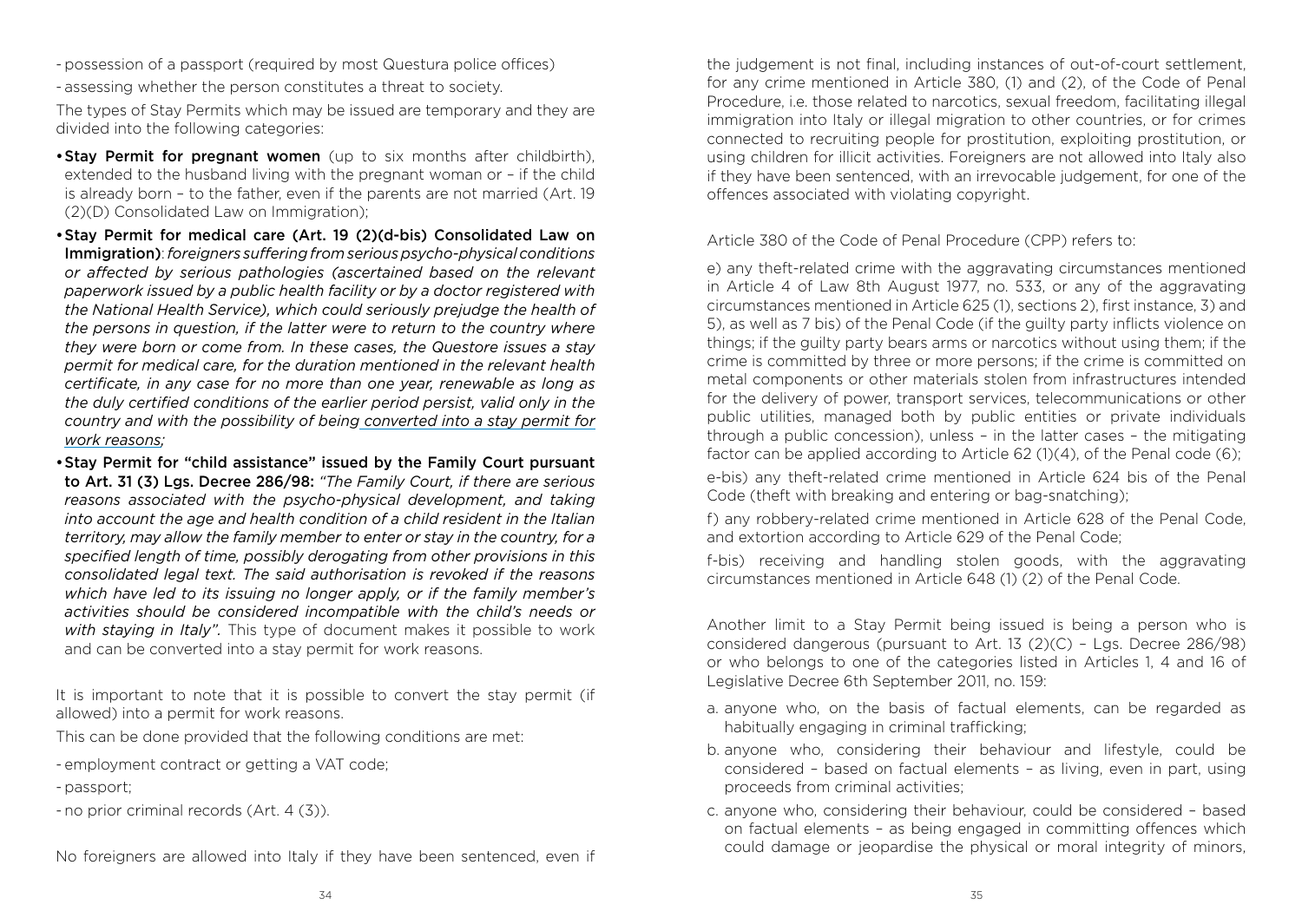#### health, safety or disturbing the peace.

Another possibility for **becoming regularised Italian nationals can be to acquire citizenship by birth**. In order to do this, one of the following conditions needs to be met:

- being the son/daughter of Italian nationals;
- having been adopted by an Italian citizen while still a minor;
- being born in Italy and son/daughter of stateless persons;
- being born in Italy and having lived there until coming of age (Art. 4 (2) Law 91/92): *"Any foreigner born in Italy, who has resided there legally without interruptions until coming of age, can become a national if they declare that they wish to acquire Italian citizenship within one year from the said date".*

An important reference in this regard is Art. 33 of Law Decree no. 69 of 21.06.2013, converted into Law no. 98 of 2013: *"any foreigner or stateless person, born on Italian soil, wishing to acquire Italian citizenship shall not be held responsible for any failures attributable to their parents or to Public Administration offices. More specifically, any person concerned can show possession of the relevant requirements by submitting the appropriate paperwork, for example school or medical certificates, attesting to their having resided in Italy since they were born".*

## 6.1.2 Citizens of EU countries

All citizens of the European Union are entitled to travel into and stay in Italy or in another Member State, different from the one of which they are nationals, following different procedures, depending on whether they are staying for a period of time longer or shorter than three months.

The said right to travel and stay can be limited only for reasons related to public order and safety in the country, as well as for imperative reasons of public safety.

In these instances, a removal measure can be adopted, which can be issued also by terminating the conditions which allow for the right to stay in the country.

Similar provisions also apply to family members who may be accompanying or joining the EU citizens, most notably:

#### - a spouse;

- anyone who has registered a civil-law partnership with the European Union citizen, based on the legislation of a Member State, which the hosting

Member State considers the same as marriage;

- direct offspring who are younger than 21 or dependant, and those of the spouse or partner;
- dependent parents or grandparents, and those of the spouse or partner.
- Moreover, notwithstanding the right to free movement and stay of the person concerned, according to national regulations, the transfer and stay of the following persons is facilitated by law:
- any other family member, regardless of their citizenship, if they are dependent or live together, in the country of origin, with the EU citizen entitled to the main stay permit, or if serious health reasons make it necessary for the said EU citizen to assist them personally;
- anyone who is in a registered civil-law partnership with the EU citizen, as duly attested by official papers.

European Union citizens are entitled to stay in the country **for a period of no more than three months** without being subject to any specific condition or formality, other than possession of an identity document valid for travelling abroad.

Also foreign family members of a European Union citizen are allowed to travel and stay in Italy without any specific formality; however, they need to have a valid passport, or – if applicable – an entry visa, unless they already have a valid "stay permit for a family member of a European Union citizen".

Any European Union citizen is entitled to stay in Italy for more than three months, under the following conditions:

- they should be employed or free-lance workers in the country;
- they should prove that they have economic resources available, for them and their family members, allowing not to be dependent on social welfare from the Government during their stay, as well as a health insurance, or any equivalent coverage against all risks throughout the country;
- they should be registered with a state-run or legally recognised private school to follow a course of studies or professional training, and have economic resources available, for them and their family members, allowing not to be dependent on social welfare from the Government during their stay, as well as a health insurance, or any equivalent coverage against all risks throughout the country;
- they should be a family member who accompanies or joins a European Union citizen entitled to stay for more than three months.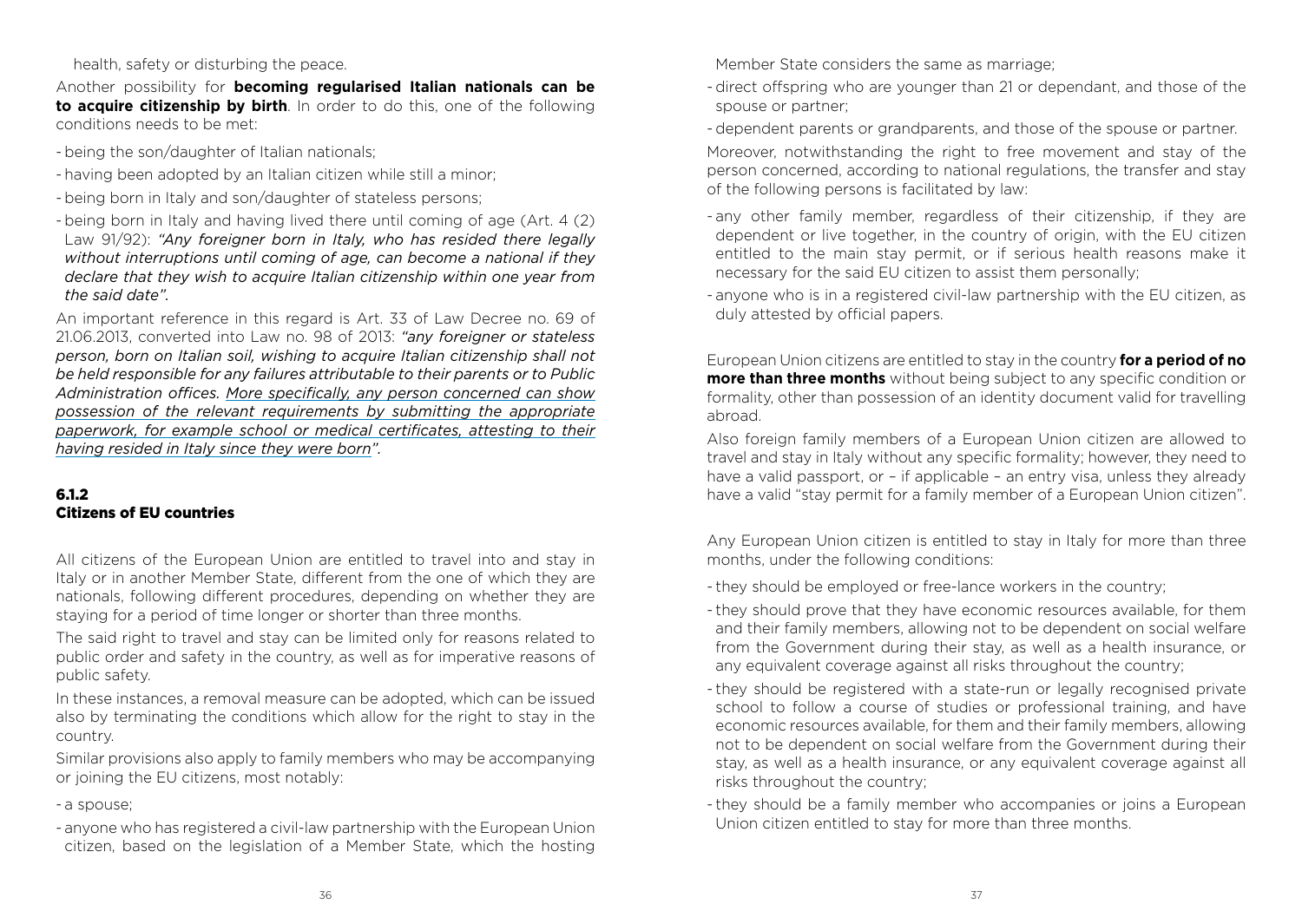The European Union citizen or their family member, depending on the length of their stay, can register their presence in the country with a police office. If the person concerned has not signed the statement in person, it is assumed that they have been staying for more than three months, unless there is evidence to the contrary.

As a consequence, the said person:

- if they are planning to stay for less than three months, they are not obliged to register their presence, because the right to stay for less than three months can be exercised without any formality;
- if no such statement has been signed, they are in any case allowed to prove that they have been in Italy for less than three months;
- failing such evidence, it is assumed they have been in the country longer than three months;
- for a statement of residence in the country, they should fill out the relevant paperwork;
- if they plan to stay longer than three months, they just need to apply with the registry office.

Any European Union citizen who intends to stay in Italy for longer than three months needs to apply to the Registry Office in their municipality of residence.

For the said registration, apart from the documentations required for Italian nationals, they need to submit paperwork attesting to the following:

- if they are staying for work reasons: their profession;
- if they are not working, during their stay, or if they are staying for study or training reasons: they should prove that they have sufficient economic resources for their stay, based on the annual amount of benefits received in respect of the number of dependent family members, possibly through a self-certification; they should be holders of a health insurance policy to cover health expenses; if they are staying for study reasons, they need to have papers showing that they are enrolled in a state-run or legally recognised private school;
- in the case of a family member of a citizen of a EU Member State, who is not however independently entitled to stay: they should have papers proving that they are a family member or a dependent relative (selfcertification is also possible).

The Municipality issues a certificate to the person concerned attesting that an application has been lodged with the Registry Office.

Any family members of the EU citizen who do not have an independent

right to stay in the country shall submit:

- a valid proof of identity or passport, as well as an entry visa, if the latter is required;
- a document attesting to their position as family members and, if required, as dependent relative;
- the application with the Registry Office by the family member who is a EU citizen.

Any EU citizens who have applied for a stay permit before the 1st April 2007 may apply to the Registry Office with the receipt issued by the Questura or by Poste Italiane and with a self-certification of the requirements, according to the new regulations.

Any citizen of the EU who has stayed legally and continuously in the country for five years acquires **the right to permanent stay**.

Following a request by the person concerned, the Municipality of residence issues a certificate attesting to that position.

A foreign family member of the EU citizen acquires the right to permanent stay in the country if they have lived together legally and continuously for five years; in this case they may apply for a permanent stay permit.

The right to permanent stay is forfeited in any case if the person is away from the country for more than two years consecutively.

The right to permanent stay can be acquired by EU citizens, and by their respective family members, in the case of self-employed workers or employees, earlier than the ordinary term of five years, under specific circumstances such as retirements, inability to work on a permanent basis, working in another Member State.

The application for a permanent stay permit may be addressed directly to the person's local Questura (Police Headquarters). As an alternative, it is possible to send the application from a post office, using the relevant form, filled out by the person concerned, or asking the municipality or any patronato (aid office) to compile the paperwork, which shall be sent, in any case, via the said post offices.

## 6.1.3 Stateless persons

The position of a person who is considered **STATELESS** is very different. The definition of the latter is "*a person who is not considered as a national by any State under the operation of its law*" (Art. 1 of the New York Convention of 28th September 1954 relating to the status of stateless persons, ratified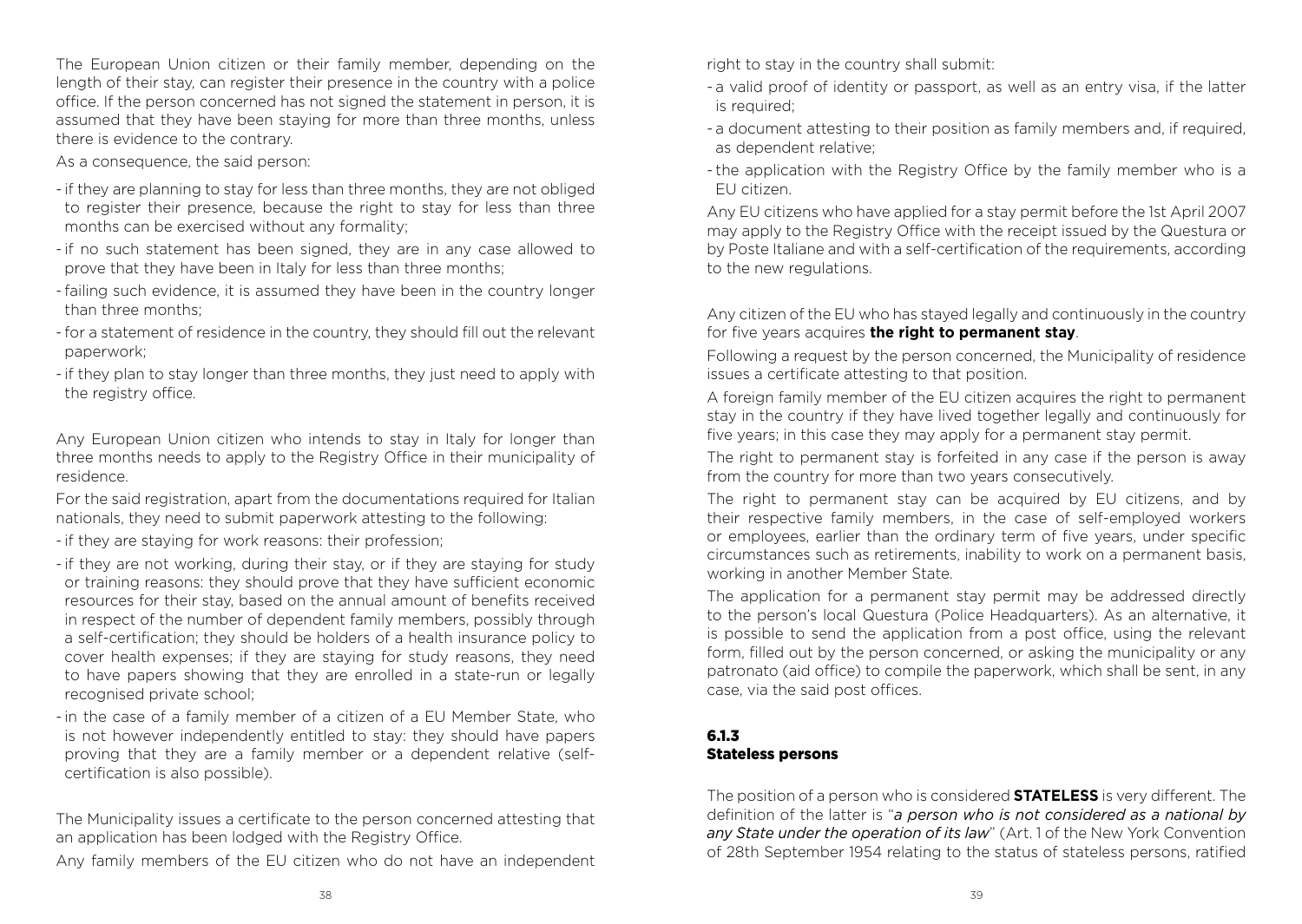and executed in Italy with Law 1st February 1962, no. 306).

Mention is made of original or subsequent statelessness, respectively when someone has been stateless since birth, or when they have lost their previous nationality without owning or acquiring the citizenship of another country, of their own free will or following an action by the proper public authorities.

Recognition of Statelessness can be either an administrative or a judicial procedure.

Pending conclusion of the proceedings, a permit is issued for "pending recognition as stateless person", only if the applicant already had a Stay Permit. Once the stateless person status has been acknowledged, a stateless person Stay Permit is issued (the stateless person, in any case, is considered a foreigner according to Art. 1 of Lgs. Decree 286/98).

## 6.2

#### The non-discrimination principle

The Romani population is the most numerous ethnic-linguistic minority in Europe, but it is also the most discriminated. And yet the non-discrimination principle is extensively mentioned in several Italian and foreign conventions and regulations. At international level, these include the following:

- 1. Universal Statement of Human Rights, adopted on 10th December 1948 by the General Assembly of the United Nations.
- 2. European Convention for the safeguarding of Human Rights and Fundamental Freedoms (ECHR), drafted and adopted by the Council of Europe, signed in Rome on 4th November 1950, which entered into force on 3rd September 1953 (in Italy on 10th October 1955).
- 3. Additional Protocol no. 12 to ECHR, adopted by the Council of Europe on 4th November 2000, which entered into force on 1st April 2005.
- 4. International Convention on the Elimination of All Forms of Racial Discrimination, adopted by the General Assembly of the United Nations on 21st December 1965, which entered into force on 4th January 1969.
- 5. The Charter of Fundamental Rights of the European Union, also known as Charter of Nice, which entered into force with the Treaty of Lisbon on 1st December 2009.

As regards Italian regulations, a fundamental role with regard to equal treatment is defined in Art. 3 of the Constitution, which stipulates as follows: *"All citizens are equal in terms of social dignity and before the law, with no distinction of gender, race, language, religion, political opinions, individual*  *or social conditions. It is the task of the Republic to remove any hindrances of an economic or social nature which – by limiting de facto the equality and freedom of citizens – prevent the full development of their human personality, as well as the active involvement of all workers in the country's political, economic and social organisation".*

In terms of ordinary legislation, Legislative Decree 25th July 1998, no. 286 (Consolidated Law on Immigration) is a real milestone on the matter. Its purpose is to regulate immigration and introduce standards on a foreign person's conditions for entering the country, staying there, as well as on the procedures for issuing a stay permit and for the removal from the country of any foreign national who is staving in the country illegally.

The general non-discrimination clause is contained in Art. 43 (1) Lgs. D. 286/98, where discrimination is defined as *"any action which – directly or indirectly – is leading to a separation, exclusion, restriction or preference based on race, skin colour, parentage, national or ethnic origin, personal beliefs and religious practices, and whose purpose or effect is to destroy or jeopardise the recognition, enjoyment or exercise – under equal conditions – of one's human rights and fundamental freedoms in the political, economic, social and cultural fields, as well as in any other sphere of public life".*

Art. 44 of the Consolidated Law also provides for what is known as special civil action against racial discrimination, subsequently implemented and expanded through legislative decrees 215/2003 and 216/2003, implementing Directives 2000/43/EC and 2000/78/EC respectively.

As already mentioned, these decrees play a central role in terms of anti-discrimination law, having given new fundamental impulse to the acknowledgement and development of the non-discrimination principle.

Legislative Decree 215/2003, implementing and expanding the provisions of Art. 44 of the Consolidated Law on Immigration, also provides for a specific civil action against discrimination, which can be started by anyone who considers they have been affected by a discriminatory action, regardless of whether by private individuals or by the public administration. A complaint needs to be lodged with the clerk's office of the Court with jurisdiction over the municipality where the applicant resides; it also attenuates the burden of the proof on the part of anyone considering themselves victims of the said discriminatory action, who can also use statistical data.

Legislative Decree 216/2003, implementing Directive 2000/78/EC, aims at establishing equal treatment among individuals, regardless of religious affiliation, personal beliefs, disabilities, age and sexual orientation, in terms of employment and working conditions. The decree expressly refers to the concepts of direct or indirect discrimination, harassment and order to discriminate already mentioned in Legislative Decree 215 of 2003, specifically in respect of the instrument for judicial protection against discrimination.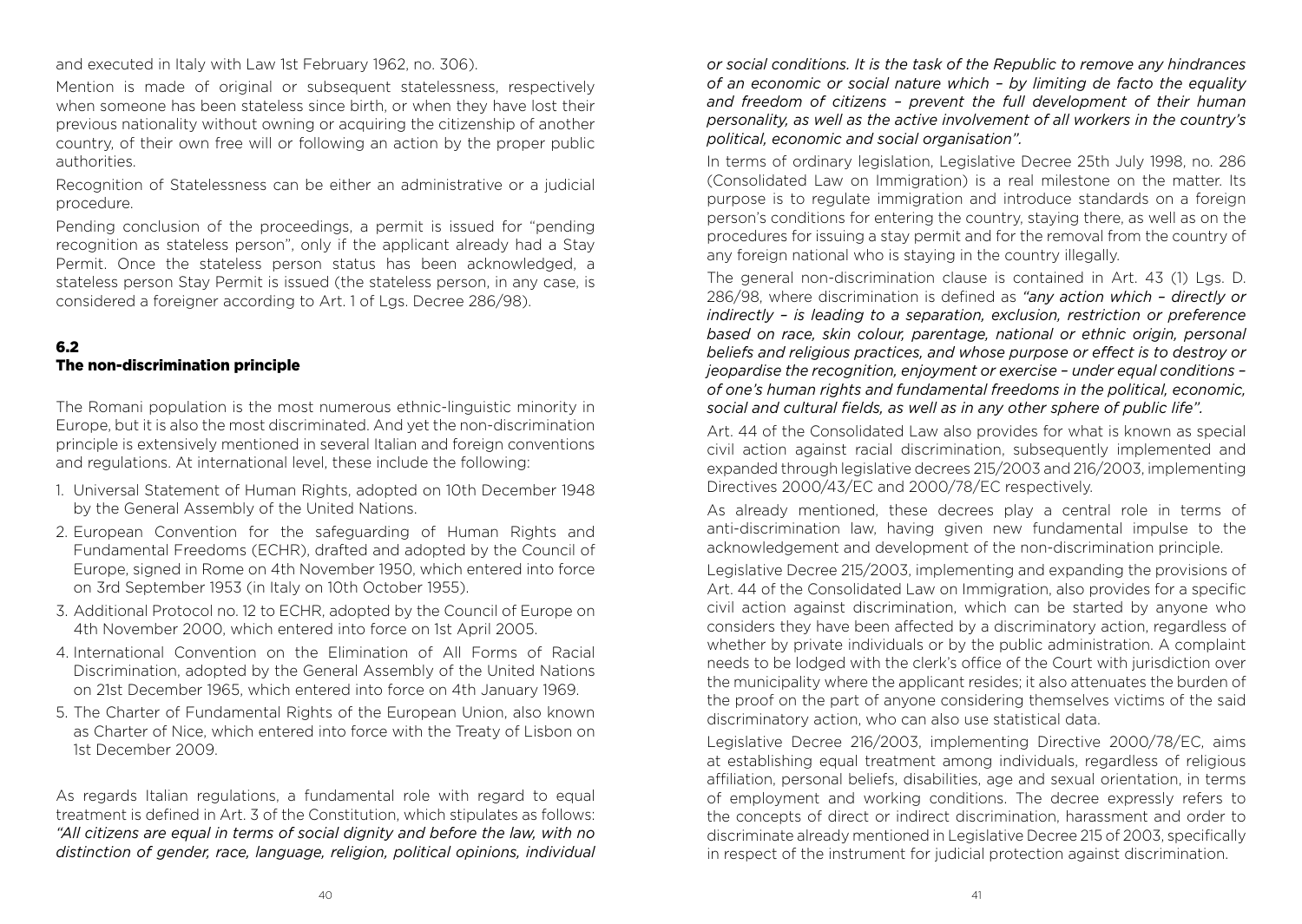## 6.2.1 Victim protection in Italy

On 10th July 2014 the Italian National Forensic Board approved the regulation regarding the solidarity fund for judicial protection of victims of discrimination, thus implementing the agreement signed on 30th December 2013, establishing an institutional partnership between National Forensic Board and the National Office against Racial Discrimination (UNAR), in order to ensure the effectiveness of the constitutional right to protection in a particularly sensitive area such as discrimination. The Solidarity Fund allows for advances on legal expenses due for judicial or administrative proceedings by individuals/citizens who consider themselves victims of discriminatory actions.

The following categories are entitled to the benefits of the Fund:

- a. victims of discrimination by reason of race, ethnic origin, religion, personal beliefs, age, disabilities, sexual orientation and gender identity, pursuant to the regulations in force, who are not entitled to payment of legal assistance by the Government in a civil, administrative, accounting or tributary action, for failing to meet the conditions in Art. 76 of the Consolidated Law on court expenses, Presidential Decree 20th May 2002 no. 115 and Art. 92, in the case of a criminal court case;
- b. Trade Associations authorised to appear in court by Art. 5 of Legislative Decree 215/2003;
- c. Trade Unions, Associations and Organisations representing the right or interest which has been infringed according to Art. 5, Legislative Decree 216/2003;
- d. Associations and Organisations referred to in Art. 4, Law 67/2006.

#### 6.2.1.1

## The National Office against Racial Discrimination (UNAR)

UNAR is the section of the Equal Opportunities Department, appointed by the Presidency Office of the Council of Ministers, in charge of guaranteeing the right to equal treatment for everyone, regardless of ethnic or racial origin, age, religious creed, sexual orientation, gender identity, or being a person with disabilities.

The Office was established in 2003 (Lgs. D. no. 215/2003) following a Community Directive (no. 2000/43/EC), which stipulates that each Member State shall set up an organisation especially dedicated to counteracting any form of discrimination.

More specifically, UNAR deals with monitoring causes and situations related

to any type of discrimination, studying possible solutions, promoting a culture of respect of human rights and equal opportunities, providing concrete assistance to victims.

More specifically, UNAR deals with the following aspects:

- collecting reports and providing concrete assistance to victims of discrimination through its Contact Center (free phone 800901010);
- investigating possible discrimination phenomena, respecting the prerogatives of the judiciary authority;
- issuing recommendations and opinions with regard to the discrimination cases reported, possibly to be submitted in open court;
- carrying out studies, research and training activities on causes, forms and possible solutions in respect of any discriminatory actions;
- informing Parliament and Government by means of two annual reports regarding any progress and hindrances in respect of the anti-discrimination actions in Italy;
- promoting a culture based on respecting human rights and equal opportunities through awareness raising, communication campaigns, and positive action projects;
- drafting action strategy proposals targeted to specific discrimination areas, aimed at guaranteeing the effective social integration of the stakeholders.

Moreover, UNAR is the organisation in charge of drafting and monitoring the implementation of the **National Strategy for including Roma, Sinti and Caminanti (RSC)**, whose goal is to guide a concrete action to include Roma, Sinti and Caminanti, thus implementing the Communication of the European Commission no. 173 of 4th April 2011, where Member States were encouraged to draft national strategies to include the Romani population. The new National Strategy (2021-2030), currently under publication, is implementing the Recommendation of the Council of the European Union of 12th March 2021 (201/C 93/01). This Strategy has been drafted by UNAR, following a consultation process with civil society and with the associations active in the area of Roma and Sinti inclusion, which include the Association Community Pope John XXIII. The RSC and sector associations have joined forces in the Roma, Sinti and Caminanti National Platform, a branch of the European Roma Platform promoted by the European Union as an instrument for dialogue between UNAR, associations, central and local public administrations involved in the Strategy.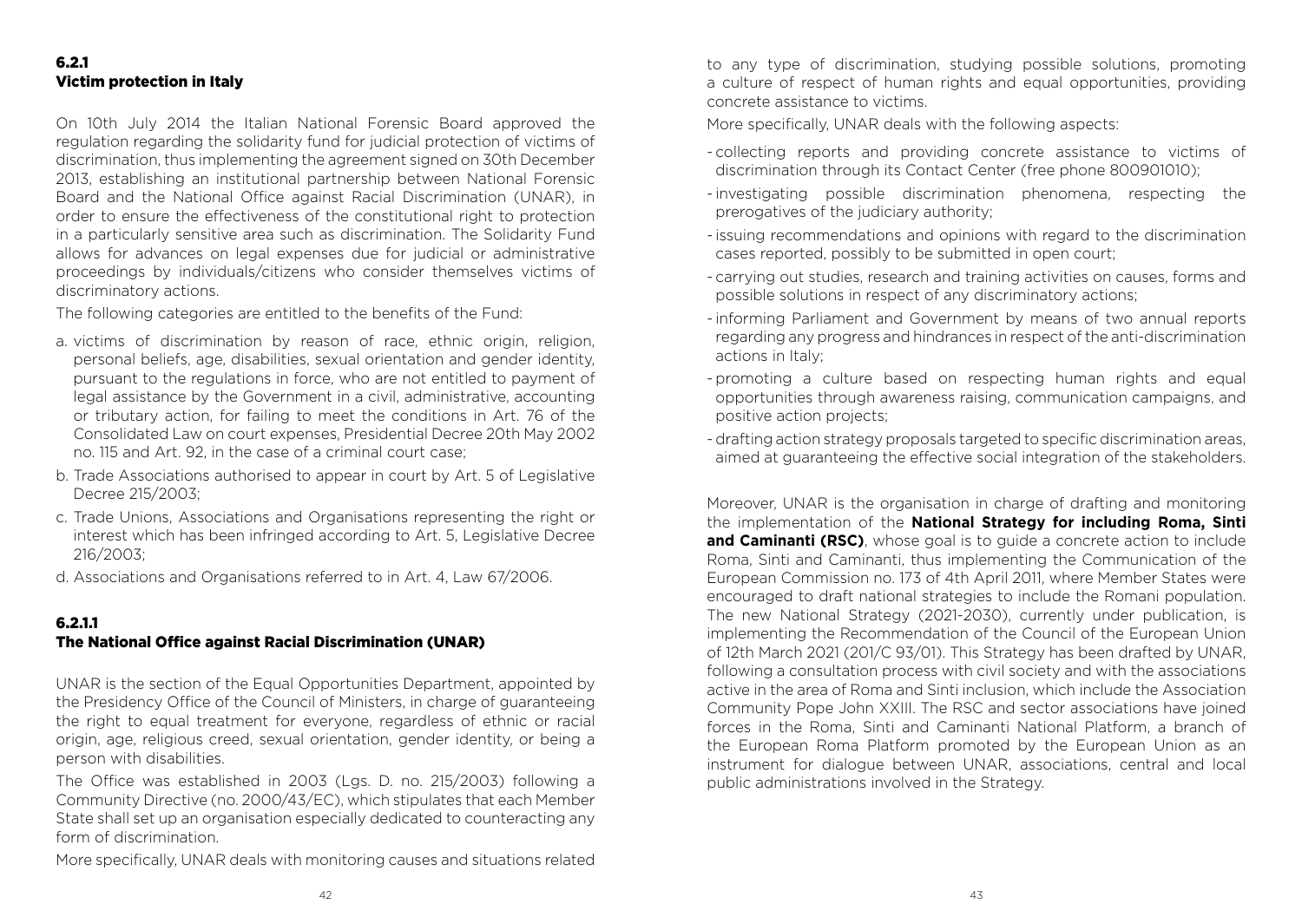OSCAD is part of the Department for Public Safety – Central Directorate of the Criminal Police; it has been set up in order to make it easier for persons belonging to minority groups to fully enjoy the right to equality before the law and protection against discrimination. More specifically, OSCAD:

- liaises with associations representing any interests jeopardised by various types of discrimination and with other public or private institutions, engaged in counteracting discriminations. More specifically, close contacts have been established with UNAR by signing, on 7th April 2011, an agreement protocol aimed at outlining the contents of the collaboration relationship between the two organisations, in order to optimise its process;
- receives reports of discriminatory actions, pertaining to the sphere of safety, from institutions, trade associations and individuals, in order to effectively monitor discriminatory actions by reason of ethnic or racial origin, religious affiliation, sexual orientation, disabilities, etc.
- enables, in the light of the reports received, targeted actions at local level, by the State Police and by Arma dei Carabinieri;
- follows the progress of reports regarding discriminatory actions filed directly with police force offices;
- recommends suitable measures for preventing and fighting discrimination.

## 6.3 Cross-cultural mediation

M.Cohen-Emerique (a French psychologist, expert in Intercultural Social Communication) defines cross-cultural mediation as *"a way of gradually taking a distance from oneself, which requires more than mere knowledge of the two cultures involved, as well as true tolerance of cultural diversity".*

Cohen thus highlights three aspects of cultural mediation: being able to take a distance from oneself, within a process of social integration, in search of positive social dynamics.

Cross-cultural mediation thus takes the shape of actions to facilitate positive interaction between immigrants and service networks, allowing for a reduction of prejudice and forms of discrimination through the promotion of original interaction procedures within a society in transformation.

According to one of the most reputed scholars in the area of mediation,

the philosopher Jean-Fançois Six, president of the "Centre Nationale de la Médiation" in Paris, a definition of mediation needs to take into account four types of mediation, the first two of which are intended to establish or consolidate a relationship (bond), while the other two are aimed at dealing with conflict:

- creative mediation: its purpose is to establish bonds which did not exist before between persons or groups, in a way which will be beneficial for both;
- renewing mediation: with a view to enhancing bonds which existed between persons or groups, but which had become looser or inconsequential;
- preventive mediation: its purpose it to anticipate a conflict brewing between persons or groups, and is able to prevent it from actually breaking out;
- curative mediation: the one aimed at responding to an existing conflict by helping persons or groups involved in them to find a solution, on their own for themselves.

All these forms of mediation are intended to establish a communication, non-existing or perturbed, between individuals or groups: mediation, by its own nature, is relational.

This definition also refers to the mode of mediation: any intromission by a third party between these groups or individuals shall be allowed freely by the latter and shall be carried out in such a way that the said persons or individuals are able to decide for themselves and to determine bonds or solutions.

## 6.3.1

## Who is a cross-cultural mediator

There are many figures in the community who serve as cultural and crosscultural mediators: social workers, teachers, doctors, the clergy, members of religious orders, people in charge of work sectors, judges.

Over the past 25 years, in Italy, the cross-cultural mediator as a professional figure has developed into someone who operates to facilitate the interaction, partnership and living together in multicultural settings, both among citizens of various origins or culture and with public institutions.

In Italy, there is no unified regulatory framework to define the professional profile, qualification, job description and contractual position of the Crosscultural Mediator. The situation varies from one region to another, sometimes even from one municipality to another. Over time, however, the experience, the exchange of various experiences and good practice, has led to a fairly clear definition of a Cross-cultural Mediator's role.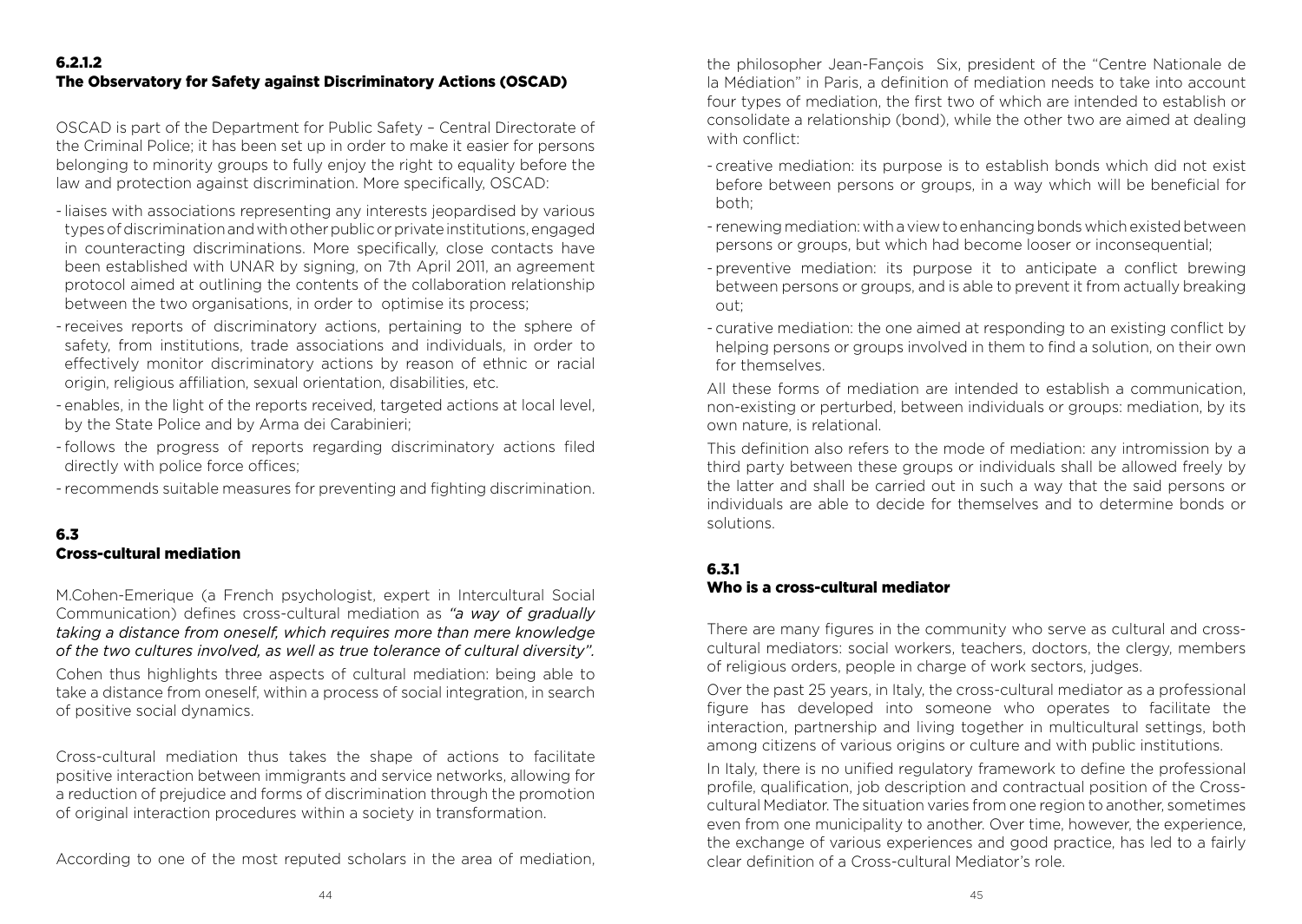The Cross-cultural Mediator constitutes a "bridge" between immigrant citizens and the local communities, with a threefold function in support of both parties:

- removing cultural and language barriers;
- promoting a culture of welcoming and socio-economic integration at local  $|P(X|)$
- knowledge and practice of rights and duties in force in Italy, more specifically as regards the provision of public and private services.

## 6.3.2

## The Code of Ethics for social and cross-cultural mediation in France

The Code of Ethics for social and intercultural mediation was drafted in 2006 in the province of Seine-Saint-Denis in France, allowing for recognition of the mediator as a professional figure, outlining their action thresholds and rules of conduct.

Social mediation is defined as *"a process for creating and repairing the social and regulation bond in respect of everyday conflicts"*. On the other hand, cross-culturalism entails *"giving more consideration to the interaction between groups, individuals and identity"*. This type of mediation specifically safeguards the concept of identity. In particular it refers to the view which individuals or groups have of themselves, that is to say, the set of characteristics, shared or otherwise, which make us similar to some and different from others.

This Code of Ethics defines the objectives of social and cross-cultural mediation, in a context of migration and multi-culturalism, most notably:

- informing and making persons aware of their rights;
- in the reverse process, encouraging institutions to listen and take into account the individual person;
- helping individuals to make themselves recognised and known, based on their identity, as an individual, with their own personal history, specific gifts and competences;
- informing people about the operation, requirements and constraints of institutions.

This charter includes five pivotal principles, necessary to ensure an effective mediation process:

- 1. Importance of consensus between the parties and making sure that no external influences are exerted on both or one of them;
- 2. Informing both parties about the role and function of the mediator, who

is not there to judge, nor has the power to provide services, but rather has the task of facilitating access to the latter;

- 3. Impartiality of the mediator who is not a mere interpreter, but rather a third party who helps mutual understanding of the various points of view;
- 4. Respect and equality between the parties, thus allowing the most fragile to have the same instruments to achieve equality;
- 5. Independence and no manipulation or conditioning by institutions or politicians in respect of the mediator.

What qualities should a cross-cultural mediator have in order to perform the role required and legitimise it?

As already mentioned, a cross-cultural mediator needs to serve as a third and impartial party. However, they also need to have qualities of confidentiality and good proximity. The latter refers to the trust relationship which can be established, especially in cases where the mediator shares the cultural background of the user, without however expressing any opinion or belief in order to avoid conditioning or manipulations.

Mediators intervene in various areas of daily life, dealing with a variety of issues related to the fields of health, education, justice, employment, housing. These principles, however, remain the same even when applied to different sectors.

## 6.4

#### School as a social instrument in mainstream society and in Roma and Sinti communities

The relationship between Roma people and the school world is not easy and it is characterised by the search for a balance between welcoming and conflict. In the same way as one cannot speak of one Roma culture, but rather of several Roma cultures, it should be noted that each family has its own history; any type of generalisation is thus best avoided. Talking about conflict and welcoming thus differs from one school to another and among children; there are no cut-and-dried answers or recipes.

Learning is extremely different for Roma students, in comparison to the education standards of non-Roma students; more specifically, only a minimal part of the former reaches upper secondary education.

For some of them, specifically as regards writing and reading, the results fail to match the expected outcome if compared to the duration of their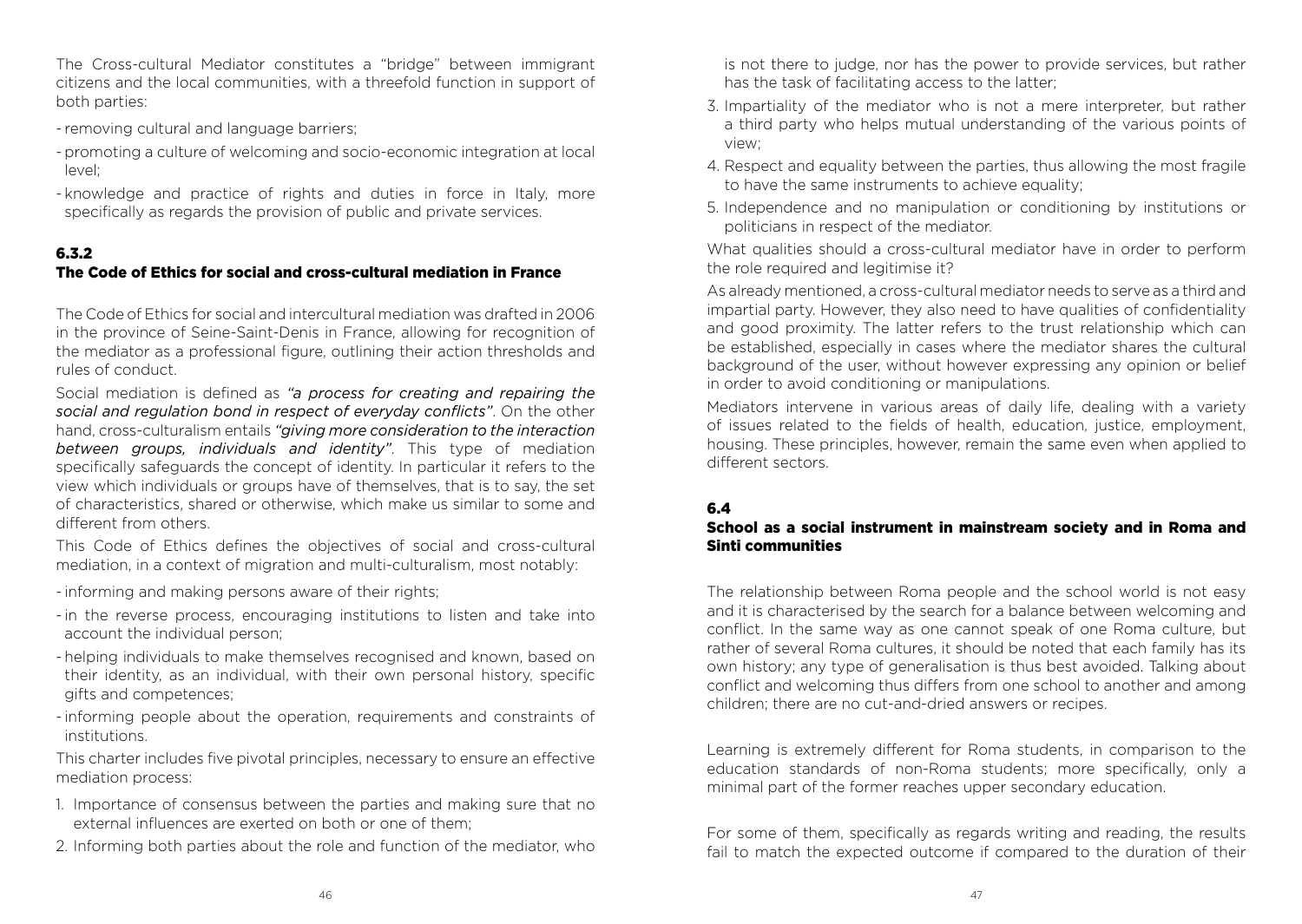schooling; the expected objectives are not even reached in terms of basic education.

**What could the criticalities be?** Is it a matter of **identity**? Is it a matter of learning? Is it associated with **otherness**? Or possibly with **language**?

Any attempt at searching for a unified ethnicity in terms of genetic factors (the shared Indian origin) or common language (Romani) is bound to fail for three simple reasons:

- over the centuries, the Roma have mingled with other populations to an incalculable extent, in some cases even acquiring the latter's somatic traits;
- several Roma groups no longer speak the Romani language, but rather a creolised version of the latter used by mainstream society (e.g. Spanish Gitanos);
- not even nomadism should be considered as a distinctive trait, because the majority of Roma is currently sedentary.

Could it be an issue related to otherness? One should analyse the problematic relationship with mainstream society in combination with the sense of not belonging, of otherness in respect of "our culture and society".

Would it be appropriate to refer to a language issue with regard to learning? It should be noted that no standardised language exists. There are many Romani dialects and a number of phonetic variants in a context of heterogeneity of morphosyntactic variants.

Any reflection on Roma children needs to take into account their culture of origin in addition to the culture of the country they live in and where they fail to find common roots and traditions. Combining the two cultures, for these kids, requires ad additional effort in terms of their **identity construction process**. In their culture of origin, they find a sense of belonging, recognition, identity, tradition, stability and safety. The "other" culture is perceived as distant, different, something else and new, thus involving change and risk.

In this situation, what are the possible choices (or the unavoidable experiences) as part of the identity construction process?

It is possible that one might encounter deep cultural resistance, i.e. an exclusive reference to a person's original culture and ethnic identity, which results in closely encapsulated communities, where any exchange/ discussion with "the other" is limited to a bare minimum. Such cultural resistance may lead, on the one hand, to strengthening the child's identity, but entails the risk of developing strong ethno-centricity.

On the other hand, there may be a wish to assimilate by fully adhering to the identity proposal of the other society. Among the risks this choice entails, there is the possibility that the child might disregard important

dimensions of the self as well as potential conflicts with the family of origin. The eventual advantages of this choice include the possibility that the latter might encourage their wish to learn and their constant wish to meet otherness.

In both cases, there is a constant dimension of marginality: boys and girls with a confused identity who remain on the margins of their original culture and on the fringes of the culture of the country they live in, unable to present a true alternative identity response, balancing affection for the family and wish for emancipation, with multiple reference values which require integration in order to achieve harmonisation.

## 6.4.1 School attendance

There is no prototypical Roma student (just as there is no prototypical Italian, Chinese, Pakistani student, and so on). Each culture different from the mainstream has specificities, although it would be wrong to superficially let bias take the upper hand. Some cultural specificities may become problematic, but not for everyone and forever. For example, skipping school or dropping out are a problem, not a specificity of Roma students.

There are several complexity elements which make school attendance hard for Roma students:

- commitment by the child/teenager to redefine their cultural identity;
- parents who are illiterate or insufficiently functionally literate, who tend to mistrust school and the possibilities it offers;
- discrimination and mutual prejudice;
- substantial freedom of choice which is being left to the child;
- difficulties within the school, more specifically at lower secondary education level, where most of the children drop out, feeling lost and disoriented;
- economic and housing instability of some Roma families;
- in some cases a migratory background.

Another element to be taken into account is the heterogeneous linguistic competence. Teachers may come across children who are illiterate (with an exclusive dominance of oral tradition), insufficiently literate (both in respect of L1, which preserves exclusively oral characteristics, and subsequently of L2), or literate (with extremely diverging competences between L1 and L2).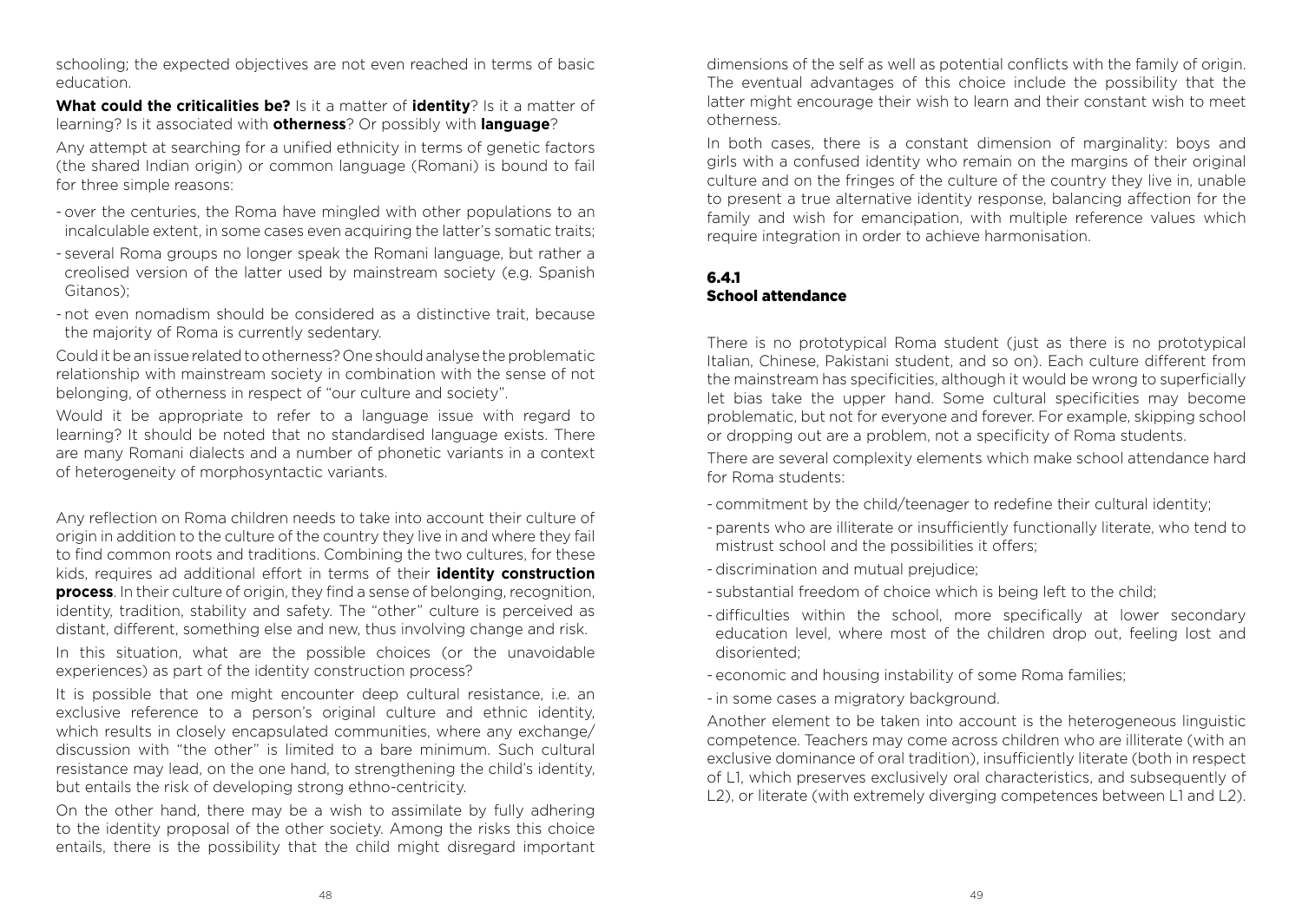#### **What could the possible working approach be?**

An example of this is the National Roma, Sinti and Caminanti Project promoted by the Ministry of the Interior, Ministry for Social Policies, Ministry of Health and Ministry of Education, coordinated by "Istituto degli Innocenti" in Florence, with the objective of promoting a concept of school which is open and multicultural, by restyling school organisation and through interaction with families on a regular basis.

The project entails selecting and employing two practitioners in each of the schools involved. One of them is expected to mainly work inside the school, needs to have teaching experiences at local level and in terms of supporting educational pathways for RSC minors, as well as the ability to promote didactic activities using the method known as cooperative learning. The other practitioner is expected to work mainly on the field, needs to have prior relational experiences with Roma, Sinti and Caminanti children and families, as well as first-hand knowledge of social-school and health networks providing services to RSC children and families. The importance of fieldwork, especially if the housing context is not conducive to school presence/attendance, is due to the bridging role performed by these practitioners, which involves crossing spatial and symbolic boundaries, establishing a relationship with the family, always the primary educational agency. Their action should focus on the child's schooling, aimed at promoting educational as well as social integration.

Together with the reference teacher chosen by the school, the action by the practitioners has the objective of highlighting the centrality of school as the main context for socialising and inclusion of all minors. In this regard, the practitioners should create a welcoming context, first and foremost by harnessing the competences and value system of each pupil, promoting positive relationships between Roma and non-Roma students, as well as between Roma students and teachers.

A second useful element on which it might be possible to work is the language channel, with a view to harnessing linguistic otherness and raising actual awareness of that otherness, considering how damaging it may be in an educational setting.

The ability or inability to write affect the child's forms of expression and thinking. Oral thought has its own language, and those who are not used to processing thoughts using the written form are unable to "study", they can just learn from what they hear and experience.

The Romani language is exclusively associated with oral thought, and this influences a variety of aspects. The use of verb tenses is widely different between the Romani and Italian languages: the decisive factor in the choice of tenses is the search for attention by the listener. Indeed, the narration of a thought entrusted exclusively to orality typically takes place in front

of an audience which needs to be continuously involved and stimulated to listen. This is why, in the way Roma persons speak, there are elements of redundancy and theatricality. More specifically, the narrator uses past tenses in order to define a situation of the past (this is essential because it must appear that the event actually occurred); the imperfect tense will be used to set the stage and the perfect tense to report occurrences. On the other hand, the present tense will be used in the most dramatic and captivating moments, sometimes even told in the future tense, for example to give warnings.

In conclusion, school needs to make the most of the orality of Roma children. This can be done by shaping, conceptualising and memorising it in forms which can be reproduced. An excellent tool in this regard is storytelling, a narrative structure which corresponds to our way of thinking. More specifically, storytelling can help promote language learning, by encouraging a child to utter sounds and sentences in a language which is different from their own in a reassuring, familiar, almost playful setting, which might help them overcome any psychological resistance. The shared narrative experience and role playing allow the child to delve into a symbolic universe within which they can search for and grasp meanings, acquiring them not by studying but rather through learning. The starting point is the idea that, even if they cannot write, they can tell a personal story of their own, guided by their teachers.

#### **A CASE STUDY. My favourite word (object – feeling)**

The pupil produces descriptive and expressive texts, at first orally (it is possible to stop the exercise after this phase), then in writing, in an original way (any spelling or syntax-grammar mistakes shall not be taken into account).

#### SCHEDULED TIME: 4 hours.

METHOD: guided storytelling based on four phases suggested by the teacher.

Question one: Where shall I start? Any story, indeed, has its own background: an apparently quiet day can turn into a real nightmare.

Question two: is my favourite item the sole protagonist, or are there other characters in the story? What role will they play?

Question three: the story is like a journey: how shall it continue? What challenges will your hero face?

Question four: how shall the story end?

Remember: a happy ending is not mandatory!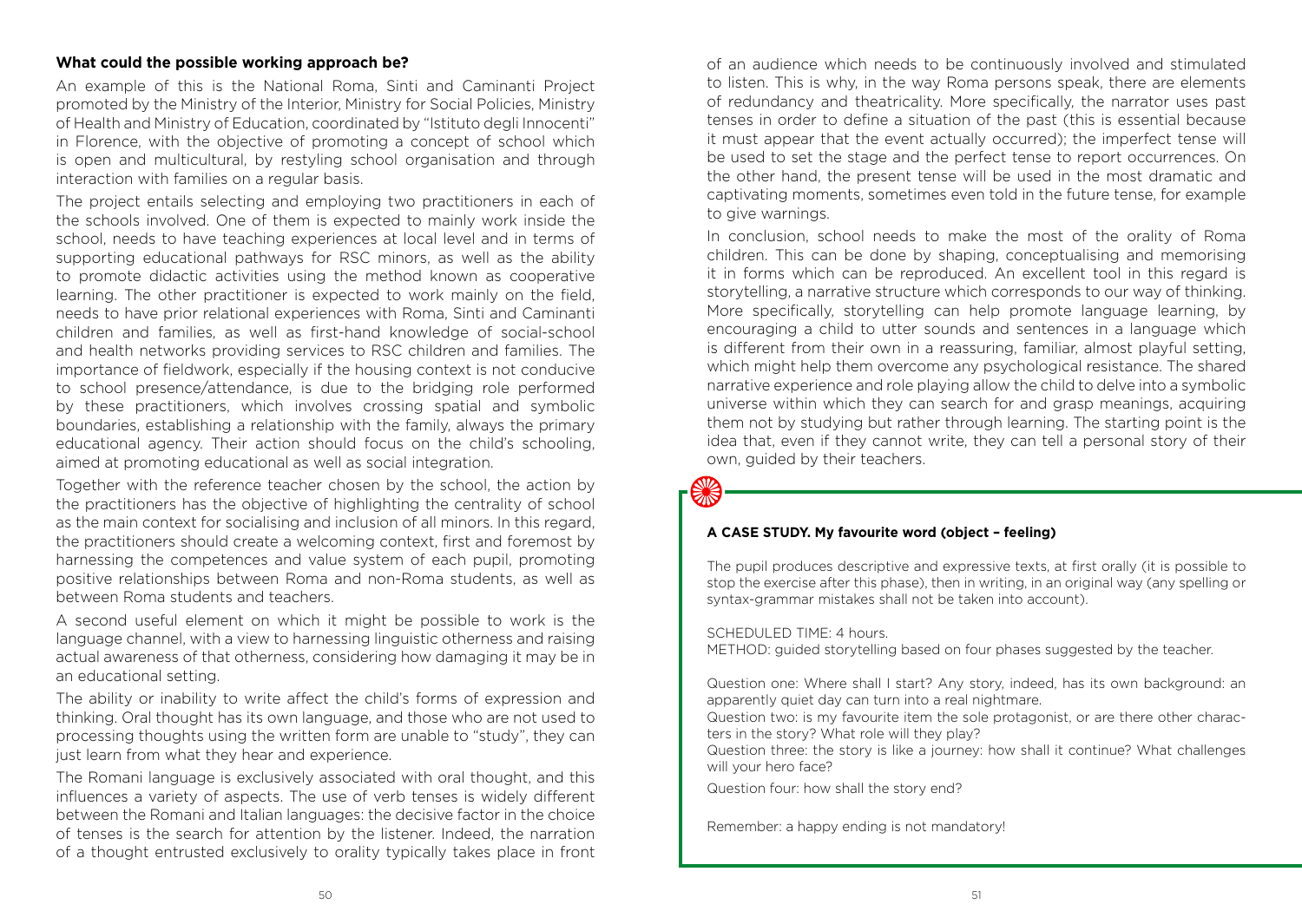## 6.4.2 Difficulties for a Roma student learning Italian

Below is a list of the difficulties which teachers in our working group have encountered as part of the acquisition process of Italian by students of Roma ethnic origin:

- The use of prepositions, which are always difficult to learn, sometimes reflects the characteristics of the Romani language. The interference is due to the structure of the verb which in Italian can select a different grammatical relationship. The verb "ask", for example, in Romani is associated with the ablative form, which expresses cause or provenance. Native speakers of Romani will thus tend to say "l'll ask from him" rather than "I'll ask him".
- The typical possessive form, which resembles the Saxon genitive, leads genitive to behaving like an adjective placed in front of a noun: e.g. *romekocher* "the man's house". As a consequence, native speakers of Romani tend to construct sentences in the same way in Italian, using propositions as follows: she is of Maria the daughter; the birthday of my sister the child.
- Romani has a complex system of personal pronouns, which however do not exist in the enclitic form placed in front of the verb, but after the verb instead: es. diklem tu (seen you).
- The lack of auxiliaries makes the construction of past tenses especially difficult. Auxiliary verbs are often dropped, leading to the following types of sentence construction: yesterday sold roses, yesterday gone swimming pool.
- The adverb is placed before the verb (well he did; fast he ran; to us never you come).
- In a second phase, when auxiliaries start to be used, the verbs "be" and "have" are often confused. An excessive use of the auxiliary verb "be" can be noted, probably due to hyper-correction.
- The shift from block letters to cursive is a very critical phase, from a writingmotion standpoint, most notably in terms of the relationship children will have with writing as they grow up. In this regard, mention should be made of the theory supported by Pratelli (1995) whereby a limited ability to draw graphemes often causes difficult or delayed learning to write. As a matter of fact, it can negatively affect also the learning of spelling and grammar. (M. Pratelli, Disgrafia e recupero delle difficoltà grafo-motorie [Dysgraphya and restoration of writing-motion difficulties], published by Centro Studi Erickson, Trento, 1995)
- Greater use of parataxis compared to hypotaxis: in actual fact, communication based on orality is essentially paratactic because the interest, in that case, is focused on communication pragmatics rather than on syntactic needs, or on the correct formal organisation of speech.



## MATERIALS TO FACILITATE LEARNING ITALIAN

## Exercises on the use of articles

http://www.lezionidiitaliano.altervista.org/esercizi\_gli\_articoli/esercizi\_gli\_articoli.php

## Exercises for improving the organisation of words into sentences

https://www.bancadelleemozioni.it/lettere/riordina/scrivi0.html http://www.ciaomaestra.it/public/01/riordina\_frasi\_invalsi2.pdf http://www.ciaomaestra.it/public/01/riordina\_parole.pdf

## Exercises on the use of verb tenses

http://www.risorsedidattiche.net/scuola\_primaria/italiano\_verbi/italiano\_verbi.php http://www.italianonline.it/esercizi.html

## Exercises on punctuation

http://www.robertosconocchini.it/discipline-italiano/1467-la-punteggiatura-schede-didattiche.html

## **CONCLUSIONS**

The training activity carried out through the project "Latcho Drom: Fighting against anti-gypsyism through training of professionals and empowerment of Roma communities" has allowed for a discussion among various professionals, social workers, teachers and educators, who – for work reasons – deal every day with Roma or Sinti persons in Italy. This action has allowed for an overview of training needs and requirements in respect of these professionals, for whom this handbook is intended.

This manual has been designed as a simple support instrument for professionals, a short text which is user-friendly and practical, with no expectation of providing a comprehensive answer. For this reason, the choice was made to provide a basic background with regard to the Romani culture and some information about available instruments in Italy to facilitate social inclusion processes in local communities, which any professional can then individually explore in greater detail.

Any requests for clarifications or insights may be sent to the lecturers of the training courses, who remain available also after the end of the project. You can write an e-mail to the address **latchodrom@apg23.org**.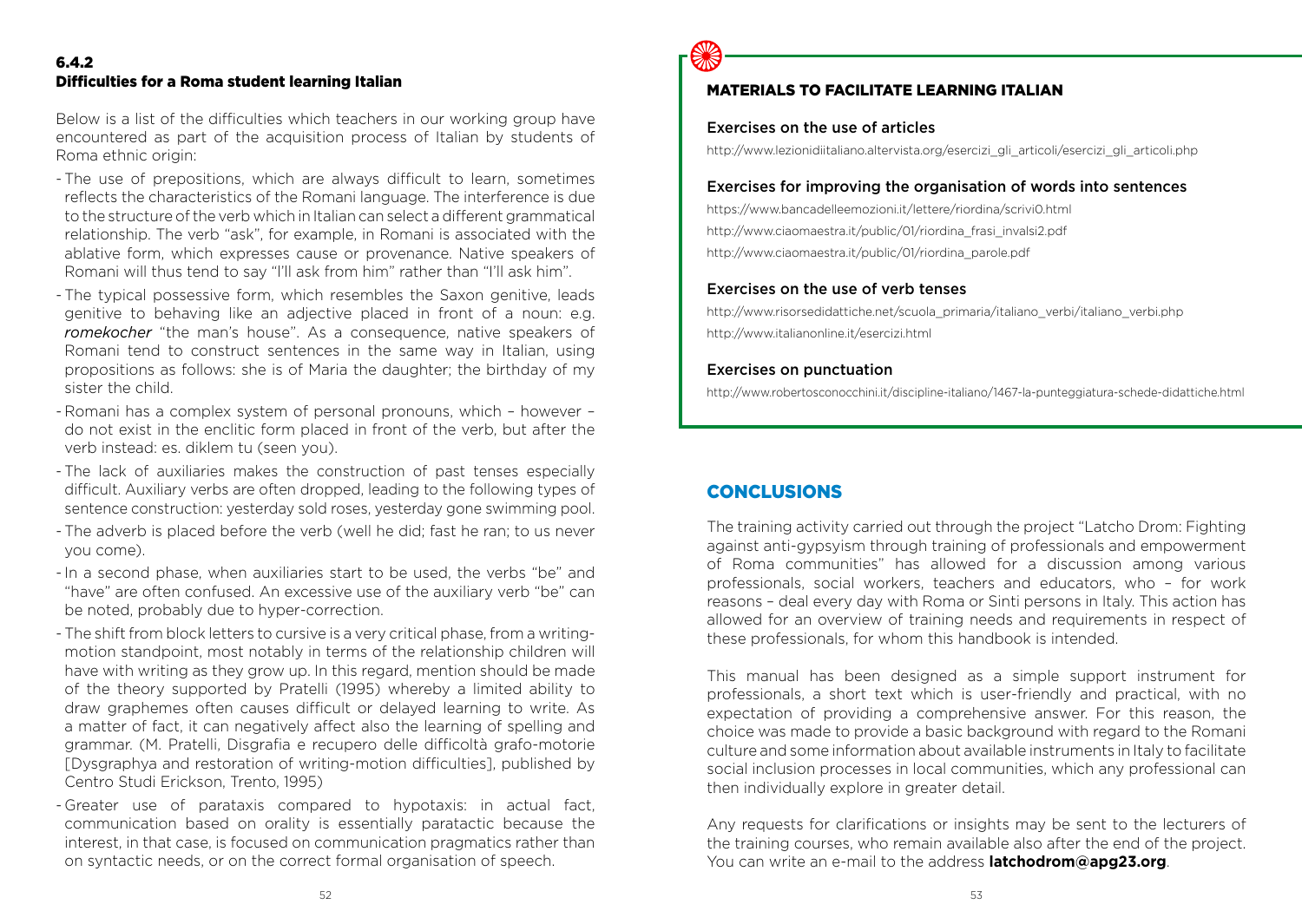## **BIBLIOGRAFIA**

ISTAT, ANCI, UNAR, Data sources on the Roma, Sinti and Caminanti populations, 2017

ISTAT, Living in transition, A survey of housing transition projects for the Roma, Sinti and Caminanti populations, 2021

Associazione 21 Luglio, Exclusion in the age of Covid: Roma communities in formal and informal settlements in Europe, 2021 report

Official Journal of the Italian Republic, Law 15th December 1999, no. 482 "Regulations on the protection of linguistic-historical minorities"

Nadia Vitali, The Roma and their origins: genetic background of a very ancient population, 2012

Angelo Arlati, The language of the Roma, 2014

Mirinda Ashley Karshan, KRISS: the law and tribunal of the Romani population, 2013

Universal Declaration of Human Rights, adopted on the 10th of December 1948 by the General Assembly of the United Nations

European Convention for the Protection of Human Rights and Fundamental Freedoms (ECHR), drafted and adopted by the Council of Europe, signed in Rome on the 4th of November 1950

Additional protocol no.12 to ECHR adopted by the Council of Europe on 4th of November 2000

International Convention on the elimination of all forms of racial discrimination, adopted by the General Assembly of the United Nations on 21st of December 1965

Charter of fundamental rights of the European Union, approved with the Treaty of Lisbon on 1st of December 2009

Official Journal of the Italian Republic, Legislative Decree 25th July 1998, no. 286, "Consolidated Law with provisions concerning immigration and regulations about a foreign person's condition"

C. Camilleri, M. Chen Merique, Choc des cultures. Concepts et enjeux-pratiques de l'interculture, [Cultural shock. Concepts and practical questions of interculture] L'Harmattan, Paris , 1989

Valeria Bordonaro, Social and intercultural mediation in France, 2021

M. Pratelli, Dysgraphya and restoration of writing-motion difficulties, Centro Studi Erickson, Trento, 1995

You may be an illegal alien in one land or in all regions, but you cannot be an illegal alien worldwide, all the more so in Europe

*Giovanni Maria Flick*  Constitutional expert, Italian Minister for Justice between 1996 and 1998